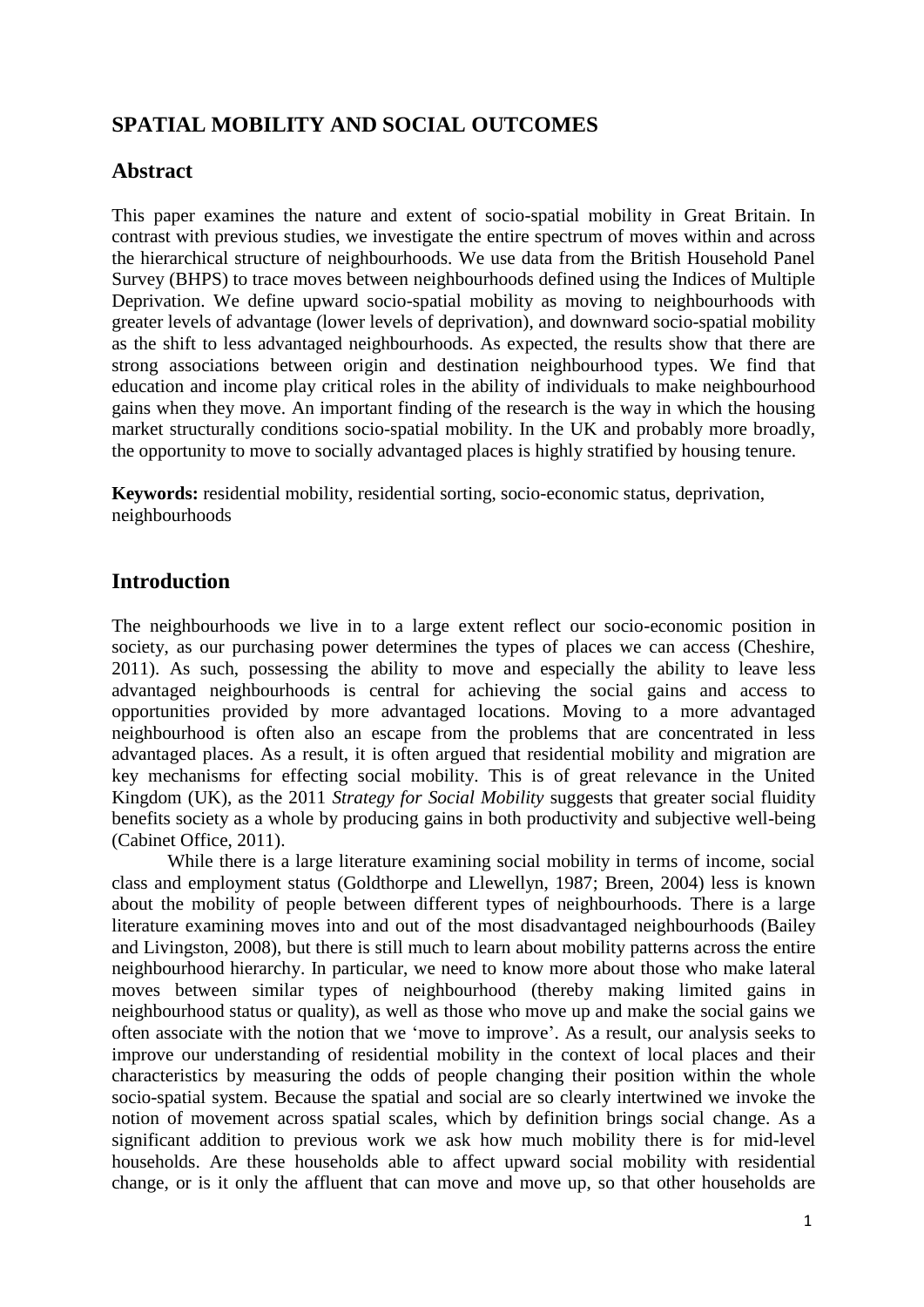marginalized and left to "pick up the pieces"? Their mobility as well as their location may therefore be residualized within the larger urban mosaic.

As residential mobility is the engine of change in the city, exploring who gains and loses through (im)mobility will enrich our understanding of how individuals effect social mobility. Thus, our study asks which individuals and households can adjust their housing and neighbourhood circumstances by moving and whether such geographic adjustments increase or decrease their socio-spatial mobility. Answering this question on geographic adjustments is important for understanding the recursive relationships between individual moving behavior and the changing geography of socio-economically stratified neighbourhoods. As most people only move very short distances when they relocate, we expect that most people move within very similar types of neighbourhoods (Bailey and Livingston, 2007). Still, we know that some households are able to make quite large changes in their neighbourhood contexts and it is these 'off-diagonal' moves which are also important in understanding spatial outcomes and upward and downward mobility. We also investigate the specific role of the urban structure, notably housing tenures, in facilitating or negating mobility opportunities.

Specifically, our paper seeks to answer three questions  $- (1)$  how localized are moves across the socio-spatial structure? (2) what are the predictors of movement across the sociospatial structure? and (3) to what extent can people move up the socio-spatial ladder given their neighbourhood of origin? The long term run of the British Household Panel Survey (BHPS) provides the research data base to realistically evaluate the influence of residential on socio-spatial change in the UK. Using a longitudinal resource such as the BHPS also enables us to analyze socio-spatial stability, as we can identify individuals who are immobile over long periods of time.

# **Previous Research**

The long history of mobility research beginning with the work of Park, Burgess and the Chicago school has been infused by the notion that we move to improve. This perspective emphasizes that people make a series of moves over the life course in order to bring their housing needs and employment opportunities into equilibrium and hence attain higher levels of satisfaction (Clark and Dieleman, 1996; Martin and Lichter, 1983). This interest in the individual dimension of social change has been paralleled by a concern for the role of place in structuring social mobility (van Ham and Manley, 2010; van Ham et al., 2012), particularly on the part of governments who have sought to create "communities of opportunity" – places with good schools, access to jobs, quality housing choices, safe streets, services and strong social networks. As residential mobility provides the mechanism linking the social mobility of individuals to the changing composition of neighbourhoods, understanding how places influence and are simultaneously influenced by mobility requires an integrated place and household based approach (Bailey and Livingston, 2008). This has been a frequent theme in recent policy programs, which often aim to integrate disparate approaches to social inequality and deprivation (Manley et al., 2013).

Understanding the spatial structure of metropolitan areas and also the geography of residential mobility requires consideration of both housing prices and ethnicity. Over time, differences in preferences and purchasing power have created a residential mosaic that is stratified by both class and race (Friedman, 2011; South et al, 2005). It is within this mosaic that the choices of households are made, in turn reinforcing or reconstructing the mosaic as the choices are executed. Residential mobility outcomes are not random, but are influenced by the ability of individuals to 'reveal' their preferences to live near to similar households (for instance in terms of income, composition and ethnicity). The aggregate outcome of the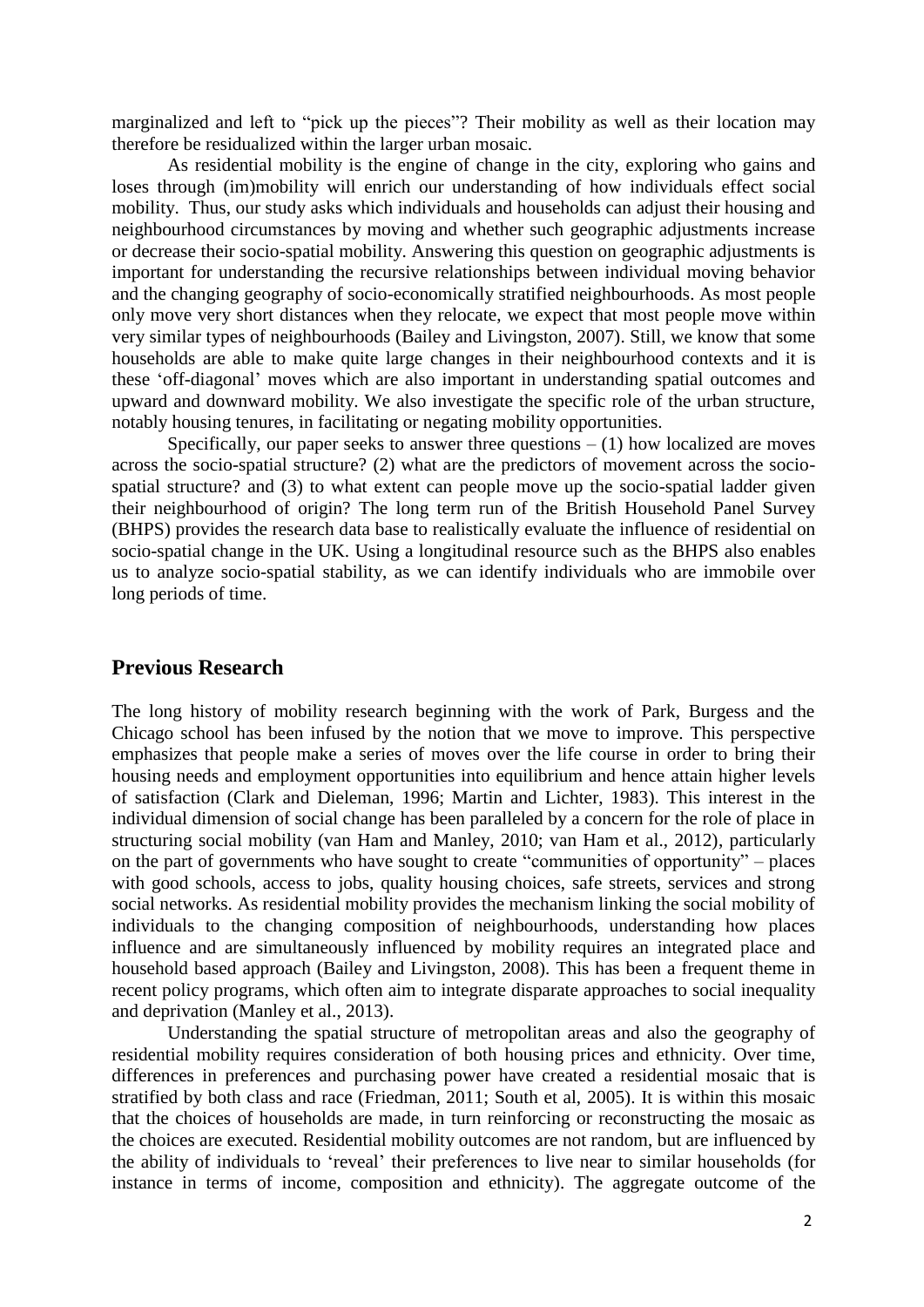execution of constrained choices is sorting, resulting in the grouping (segregation) of similar individuals into spatially defined areas (neighbourhoods) from which we often observe common outcomes. For example, the fact that Toronto's neighbourhoods have become more polarized by income over the last few decades could reflect the increasing attention assumed neighbourhood effects have received by those with the ability to choose (Hulchanski, 2007). It seems likely that the greater the resources available to households, the greater their ability to discriminate among possible places to live. In time, this selective mobility will increase the polarization of neighbourhoods, which will in turn influence residential mobility patterns. This underlines the way in which selective migration processes can erode any gains made by place-based responses to concentrated disadvantage (Bailey and Livingston, 2008).

At the same time, societies often strive to limit the uneven distribution of household income for both equity and efficiency reasons. However, individuals and their families are highly spatially correlated in both socio-economic and educational terms. Where housing is allocated primarily through the market, families group spatially and will likely generate distributional inequality (Worner, 2006; Cheshire, 2011). This could have implications for the social attainment of residents. If the residential sorting process helps to polarize neighbourhoods, some places will experience a more rapid socio-economic descent than others. This descent process may in turn initiate threshold effects on the social behavior of residents (Meen, 2006; Meen et al., 2012). In this sense, neighbourhoods can have the potential to generate effects (both positive and negative) which result directly from residential sorting, as extensive reviews of the literature have shown (Dietz, 2002; Durlauf, 2004; Friedrichs et al., 2003; van Ham et al., 2012).

Life course theories suggest that understanding the links between individual moving behavior and the spatial patterning of neighbourhoods requires considering how macrocontextual factors influence residential mobility (Mulder and Hooimeijer, 1999). This can occur when housing is allocated bureaucratically, as it is in the British social (public) housing sector<sup>1</sup>. Thus, as access to social housing is typically restricted to the most economically marginal households and stock is often concentrated in the least desirable places (Burrows, 1999), the social housing system can channel the most disadvantaged people into the least advantaged places. Whether, and to what extent, this spatial organization of income inequality affects socio-spatial mobility processes will emerge as a major contribution from the empirical analysis in our paper. While we expect to find significant 'within-neighbourhood' lateral socio-spatial mobility, there may be more adjustment in the full matrix than is typically recognized by studies focusing solely on poor neighbourhoods (Bailey and Livingston, 2007).

There is already a substantial literature examining moves out of deprived areas (South and Crowder, 1997; South et al., 2005; Quillian, 2003), as well as churning and mobility processes across deprived neighbourhoods (Robson et al., 2008). However until recently, much less attention has been directed towards the entire spectrum of neighbourhoods that households enter, reside within and subsequently exit. This is now changing, with new studies of neighbourhood effects devoting increasing attention to processes of neighbourhood sorting (van Ham and Clark, 2009; Feijten and van Ham, 2009; Hedman et al., 2011). Much of this newer literature does not however focus specifically on the role of mobility, as the emphasis still tends to be on where people live and not where they move to.

Changes in residential mobility patterns make it valuable to re-examine the links between neighbourhood status and neighbourhood choices. Both aging and affluence have increased the proportion of discretionary moves, thereby increasing the importance of life style and consumption based influences for mobility. The growing proportion of in-migrants

1

<sup>&</sup>lt;sup>1</sup> The British housing system is often considered to consist of three basic tenure regimes: homeownership, social rental (housing rented at below market rates from a local authority or housing association) and private rental (housing rented through the market system).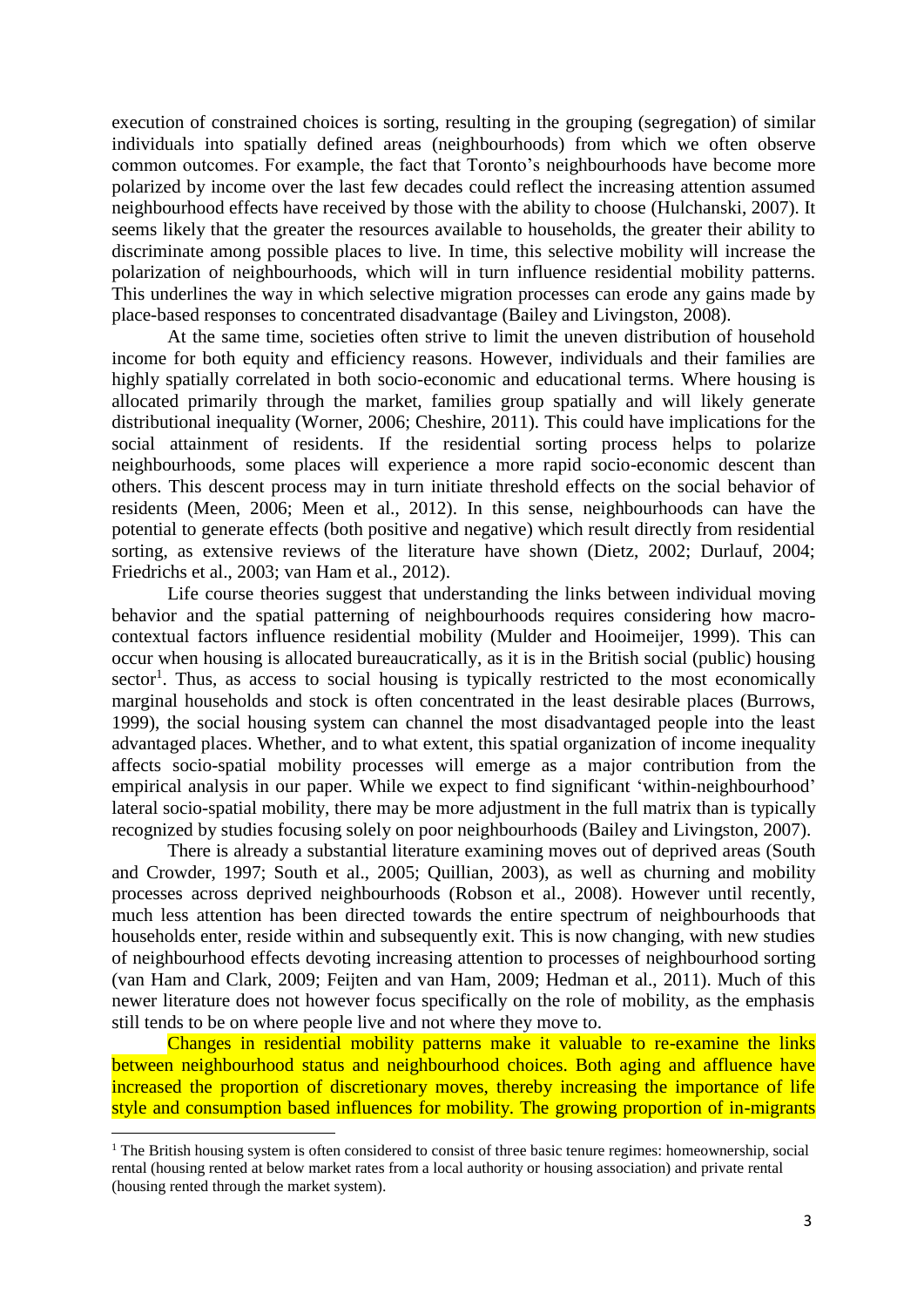from ethnic minority groups alters locational preferences as well. Enlarged commuting fields extend the range of residential adjustment options (Eliasson et al., 2003). Many of these factors impinge upon the choice of location, the duration of residence and the stage in life when people decide to move.

Two recent British studies have taken up the issue of residential mobility, tenure and the inter-relationship with neighbourhood contexts (Boheim and Taylor, 2002; Rabe and Taylor, 2010). These studies specifically address actual moves between neighbourhoods and regions. While the first of these studies is more concerned with the joint housing and job mobility process, Rabe and Taylor (2010) focus on neighbourhoods themselves to show that life course events do not always lead to neighbourhood quality adjustments. Importantly, Rabe and Taylor (2010) separate and analyze both the objective and subjective gains/losses people make moving between neighbourhoods. Our study is related but directed more towards the broad probability of making gains or suffering losses in neighbourhood quality consequent on a move between neighbourhoods. In a break with much previous research, we seek to analyze changes in neighbourhood quality across the full spectrum of neighbourhood types (Bolt et al., 2008; Clark and Rivers, 2012). Recently, a New Zealand study of movement across a set of neighbourhoods found that the degree of upward mobility achieved is negatively affected by the level of deprivation at the neighbourhood of origin. Even after controlling for the attributes of movers, people moving from more deprived areas were found to have a lower degree of upward mobility than movers from more advantaged places (Clark and Morrison, 2011). The current paper extends these studies, focusing in particular on how the housing market conditions the social mobility of movers.

# **Data preparation**

### *BHPS data*

**.** 

Given the detailed information collected by the UK census, linking individual census records through time can provide insight into how individuals move through different types of neighbourhood across the life course. Such an approach is, however, constrained by the tenyear intervals separating census observations. This weakness can be overcome by integrating longitudinal data from the British Household Panel Survey (BHPS) with micro-geographic information derived from other sources. This approach enables us to test hypotheses linking the changing attributes and composition of households to the changes in neighbourhood outcomes which can occur with spatial mobility.

This study draws on the original BHPS sample of 10,300 individuals interviewed in 1991 and tracked and re-interviewed each subsequent year until 2008 (Taylor et al., 2010). The sample also includes individuals from approximately 3,000 'booster' Scottish and Welsh households tracked from 1999 to 2008. After transforming the dataset into person-year format, one individual from each original and booster household was randomly selected in 1991 and 1999 respectively.<sup>2</sup> These individuals were then tracked across all waves of the survey. Young adults living with their parents were not eligible for selection, as they have not been responsible for choosing their initial residential location. Following random selection, we are left with 8,421 individuals providing a nominal total of 102,331 person-year

<sup>&</sup>lt;sup>2</sup> This procedure ensures that only one person per household is included in our analyses. Including multiple members from the same household would bias our results against the relocation decisions of smaller households. Of course, we cannot know how significantly the selected household member influenced relocation decisions. This may be problematic in the case of 'tied movers', whose moving behaviour is strongly influenced by the needs of their partner (Cooke, 2008).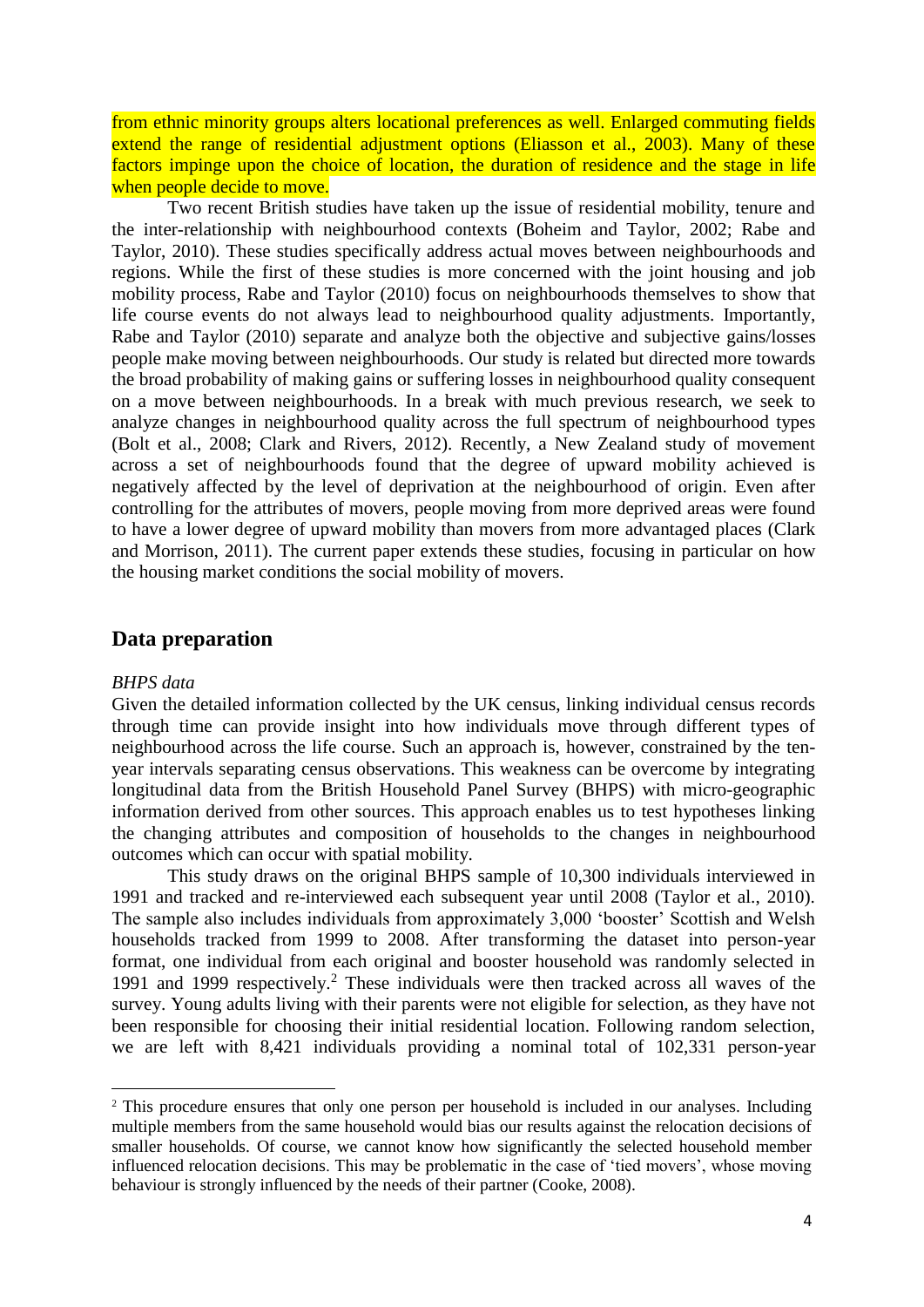observations. This pool of person-years was used to derive the sample for each of our analyses. While attrition rates in the BHPS are comparatively low (Buck, 2000), the long duration of our study does mean that many of these cases are unusable due to participant dropout and occasional non-response. This could be problematic if attrition is selective, although results reported by Rabe and Taylor (2010) indicate that attrition has fairly minimal effects upon wave-to-wave analyses of mobility using the BHPS.

### *Indices of Multiple Deprivation*

**.** 

Micro-geographic information on the location of residence was then merged onto each person-year record to identify where each person was living each year. Given the devolved nature of UK administration, the available micro-geographic units differ between England/Wales and Scotland. Lower Super Output Areas (LSOAs) were available for individuals in England and Wales, while the datazone (DZ) of residence was merged onto records from individuals in Scotland. Both LSOAs and DZs are constructed at a very fine scale. LSOAs contain an average of 1,500 people, while the average population of a Scottish datazone is 750 (ONS, 2010). Although often overlooked in studies of neighbourhood change, it is important to remain aware that how neighbourhoods are defined can affect the results<sup>3</sup>. Our focus on very fine scale micro-geographies helps minimize these issues.

Measures capturing the level of LSOA/DZ 'advantage' were then merged onto the BHPS dataset. Here we draw upon the Indices of Multiple Deprivation (IMD) produced for each devolved administration; IMD 2004 for England, SIMD 2004 for Scotland and WIMD 2005 for Wales. Each index is computed using information about the LSOA/DZ across multiple domains of 'deprivation' (see Noble et al., 2004; Scottish Executive, 2004; Welsh Government, 2005 for full details). The raw data for each indicator come from a variety of administrative or census sources (Noble et al., 2004; Scottish Executive, 2004; Welsh Government, 2005). After each LSOA/DZ has been allocated a score in each domain, the domain scores are transformed, combined and weighted to give overall LSOA/DZ score and rank values. Less advantaged LSOA/DZs are allocated higher IMD scores. An important assumption with our use of the IMD measures is that deprivation values calculated in 2004- 2005 are appropriate for the entire study period (1991-2008). This may not be the case if neighbourhood attributes change rapidly, although existing evidence suggests that relative levels of neighbourhood quality remain quite static over time (Meen et al., 2007; Meen et al., 2012). The problem of changing neighbourhood attributes is also minimized by the indicators used to compute the IMD measures. In many cases, the raw data used to calculate the domain scores were gathered several years before the publication of each index<sup>4</sup>.

In addition to calculating a score for each LSOA/DZ, LSOA/DZs are also ranked based upon their relative level of neighbourhood quality. These rank values can be grouped into deciles. In this study, decile 1 contains the most advantaged 10% of LSOA/DZs within each country, while decile 10 contains the least advantaged 10%. The distribution of scores by decile for each country is presented in Table 1, while the distribution of English IMD scores by decile is depicted graphically in Figure 1 (the Scottish and Welsh equivalents are highly similar). Figure 1 shows that the less advantaged the decile, the larger the range of neighbourhood scores within it. This is partly due to the methodology used to construct the IMD indices (which are specifically designed to identify small pockets of deprivation), but it

<sup>&</sup>lt;sup>3</sup> This is often termed the Modifiable Areal Unit Problem/Phenomenon (MAUP) (Manley, 2006).

<sup>4</sup> Census derived indices of socio-economic (dis)advantage (Townsend and Carstairs scores) were also considered. These indices consist of deprivation scores produced for geographic units using four census variables about the socio-economic composition of the area. However, the multidimensional nature of socio-economic (dis)advantage captured by the IMD indicators made these more attractive for this study.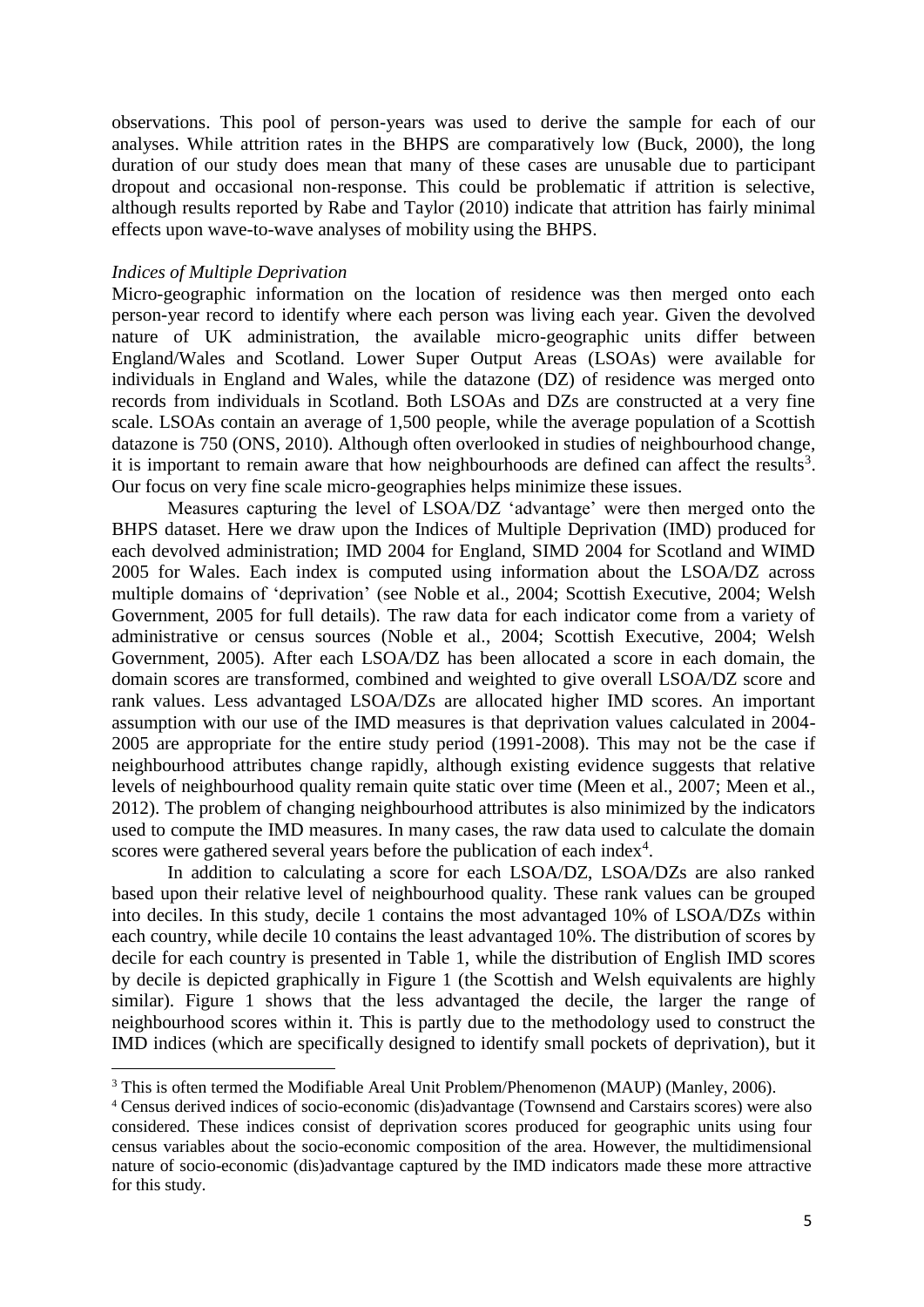also reflects the huge variation in neighbourhood quality within the least advantaged decile. It is important to be aware that the construction of the IMD measures varies between countries  $(ONS, 2010)<sup>5</sup>$ . Although this means that the raw scores are not directly comparable over national boundaries, Table 1 shows that the distribution of scores by decile does not actually differ substantially across countries. Hence, we feel it is justifiable to pool observations from across the three countries when analyzing how individuals move between different types of neighbourhood.

## \*\*\*TABLE 1 ABOUT HERE\*\*\* \*\*\*FIGURE 1 ABOUT HERE\*\*\*

Each time an individual was observed to have moved between two consecutive waves of the BHPS, we computed a change score variable by comparing the IMD scores of the origin and destination LSOA/DZ. Positive changes in score indicate moves to *less advantaged neighbourhoods*, while decreases in scores denote moves to *more advantaged neighbourhoods*. We also observed whether moving individuals changed their neighbourhood decile. To provide some additional contextual information about the effects of changing neighbourhood decile, Table 2 provides summary statistics (derived from the 2001 Census) about the ethnic, socio-economic and tenure composition of the different neighbourhood deciles in each of the devolved administrations. The table shows that in England, the least advantaged deciles have large proportions of non-white ethnic groups. Scotland and Wales have much lower proportions of ethnic minorities and these are more evenly distributed across the neighbourhood hierarchy. Across all three countries, the unemployment rate rises as the level of neighbourhood disadvantage increases. The least advantaged deciles in all three countries are also characterized by concentrations of social housing, although the relationship between private renting and neighbourhood (dis)advantage is more varied and ambiguous.

### \*\*\* TABLE 2 ABOUT HERE\*\*\*

# **Research Findings**

**.** 

## *Matrices of movement and stability*

Initial analyses reveal that an average of 10.8% of BHPS participants changed address in each year of the survey (Buck, 2000; Boheim and Taylor, 2002). This closely matches estimates of British mobility rates derived from both the 2001 Census and Labour Force Survey data (Dixon, 2003: 192; Bailey and Livingston, 2007: 14). Bailey and Livingston's (2007) analyses of 2001 Census data show that this mobility rate varies somewhat across deprivation deciles, ranging from a rate of about 8% in the least advantaged deciles to c.11.5% in the most advantaged deciles<sup>6</sup>. Importantly, Bailey and Livingston's work demonstrates that these differences in turnover rates are primarily driven by the population composition of the different neighbourhood deciles, rather than the characteristics of the deciles themselves.

With this contextual background in mind, we begin by investigating the pattern of movement by origin and destination neighbourhood for all move events in our sample. These

<sup>&</sup>lt;sup>5</sup> This may constitute a further advantage over census based indices, as it enables us to more effectively capture geographical differences in the nature of socio-economic (dis)advantage.

<sup>&</sup>lt;sup>6</sup> The suggestion by the editors to comment on overall and across decile rates provides a background for the analysis of the moves themselves. The rates reported here are derived from the gross turnover rates by decile as reported in Bailey and Livingston (2007).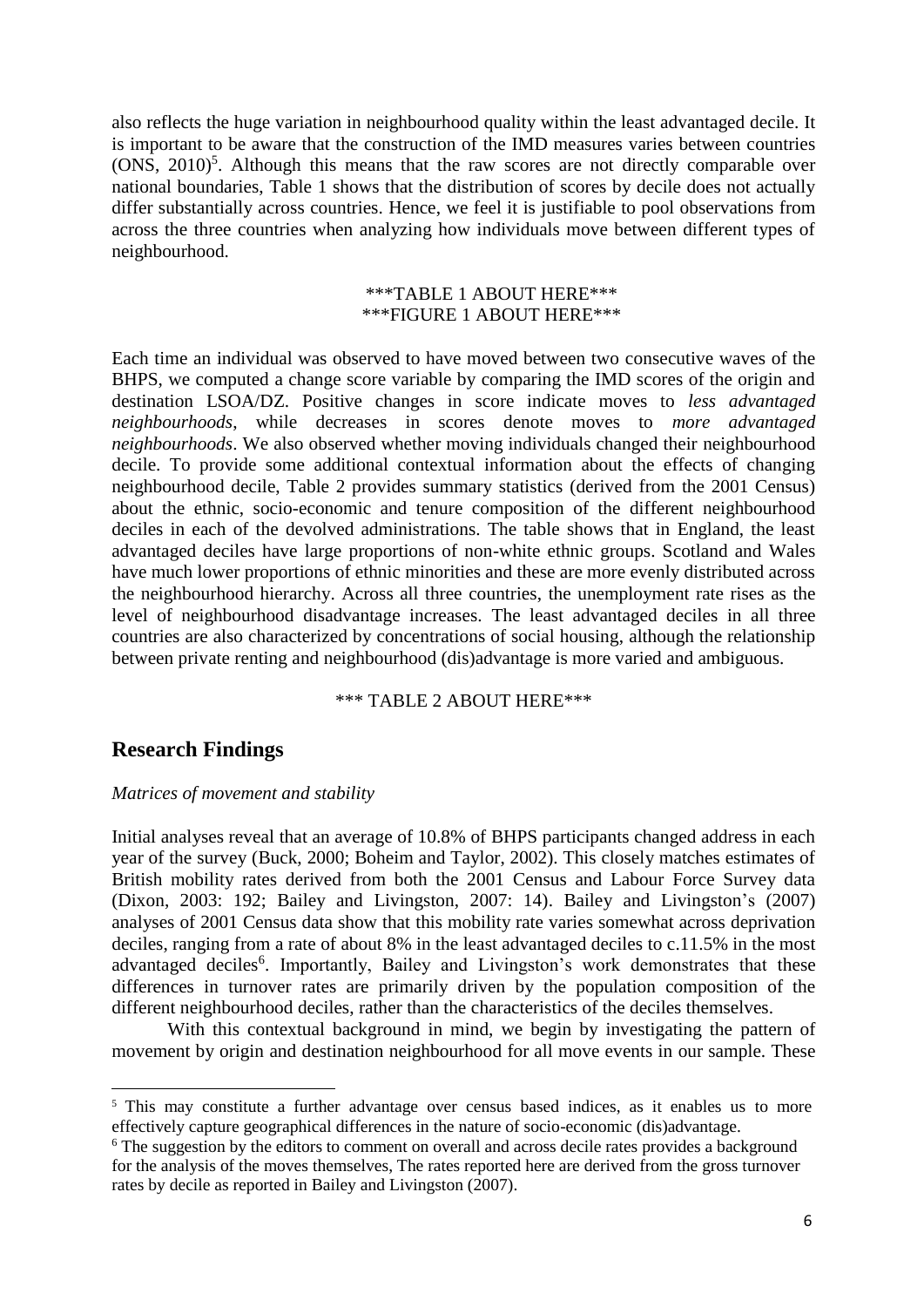patterns confirm that the majority of moves are made 'laterally' between similar types of neighbourhood (Table 3). In addition, the proportion of transitions decreases as the difference in deprivation between the origin and destination neighbourhoods grows. The concentration in the decile of origin varies from around 40% for the least advantaged neighbourhoods, to somewhat more than a third for the most advantaged areas. Overall, slightly more than one quarter of all movers stayed within the neighbourhood of origin, while the middle level neighbourhoods had much lower levels of retention than either extreme. Clearly, it is within the middle range of neighbourhoods that much of the neighbourhood change is occurring.

Overall, 51.4% of all moves were either within the neighbourhood of origin or to a neighbourhood within an adjacent decile. Large changes in neighbourhood quality with a move are quite rare. This may be because most households have limited financial resources and cannot buy into significantly better neighbourhoods. In addition, neighbourhood (dis)advantage is spatially concentrated and most moves occur over short distances. Nonetheless, we can see from the matrix that there is considerable movement in the offdiagonal cells. These moves will be the focus of our subsequent analyses.

### \*\*\*TABLE 3 ABOUT HERE\*\*\*

The matrix highlights what will be a central point in our discussion, that movers from different origin neighbourhoods do not distribute themselves randomly across available destinations. On the contrary, the table illustrates the systematic relationship between origin and destination deciles. At the same time the probabilities of movement shows that overall, there is a significant likelihood of moving to a more advantaged neighbourhood when relocating. Table 3 shows that there is a 41.8% chance that a move will be made to a more advantaged neighbourhood, in comparison to a 31.6% chance that a move will lead to a poorer neighbourhood. In the context of "we move to improve", the data demonstrate that individuals who move typically make status gains. The table emphasizes that over our period of study there is considerable re-adjustment as households make their housing and social moves in tandem.

While the table shows some socio-spatial fluidity, there is also considerable social and spatial stability beyond that visible in Table 3. We could call it the background structure in which moves occur but they do not "break out" of their local areas. For complete (eighteen year) records and excluding the booster sample members, further analysis showed that on average individuals live about eight to twelve years in the decile in which they were observed in 1991. A not insignificant number of people have been in the same decile for most of their residential careers. This suggests that while mobility has been the major concern of studies of social change, immobility should be given much more attention if we are to better understand how much social change occurs in a given society (Cooke, 2011; Coulter and van Ham, 2013). People who move locally, but do not change neighbourhood type, and those who do not move at all, are together a measure of the lack of dynamism in the system.

### *Understanding changes in neighbourhood types*

The previous section focused on the movements of all individuals between different types of neighbourhoods. In this section we unpack these aggregate changes to investigate how three important factors - age, income and housing tenure – are linked to the neighbourhood outcomes of moves. In the following discussion, it is important to keep in mind that there are structural constraints in the movement across neighbourhood types. A household or individual in the most advantaged group of neighbourhoods can only remain where they are or move to neighbourhoods which are less advantaged, and, as a corollary, households or individuals in the least advantaged neighbourhoods can only increase their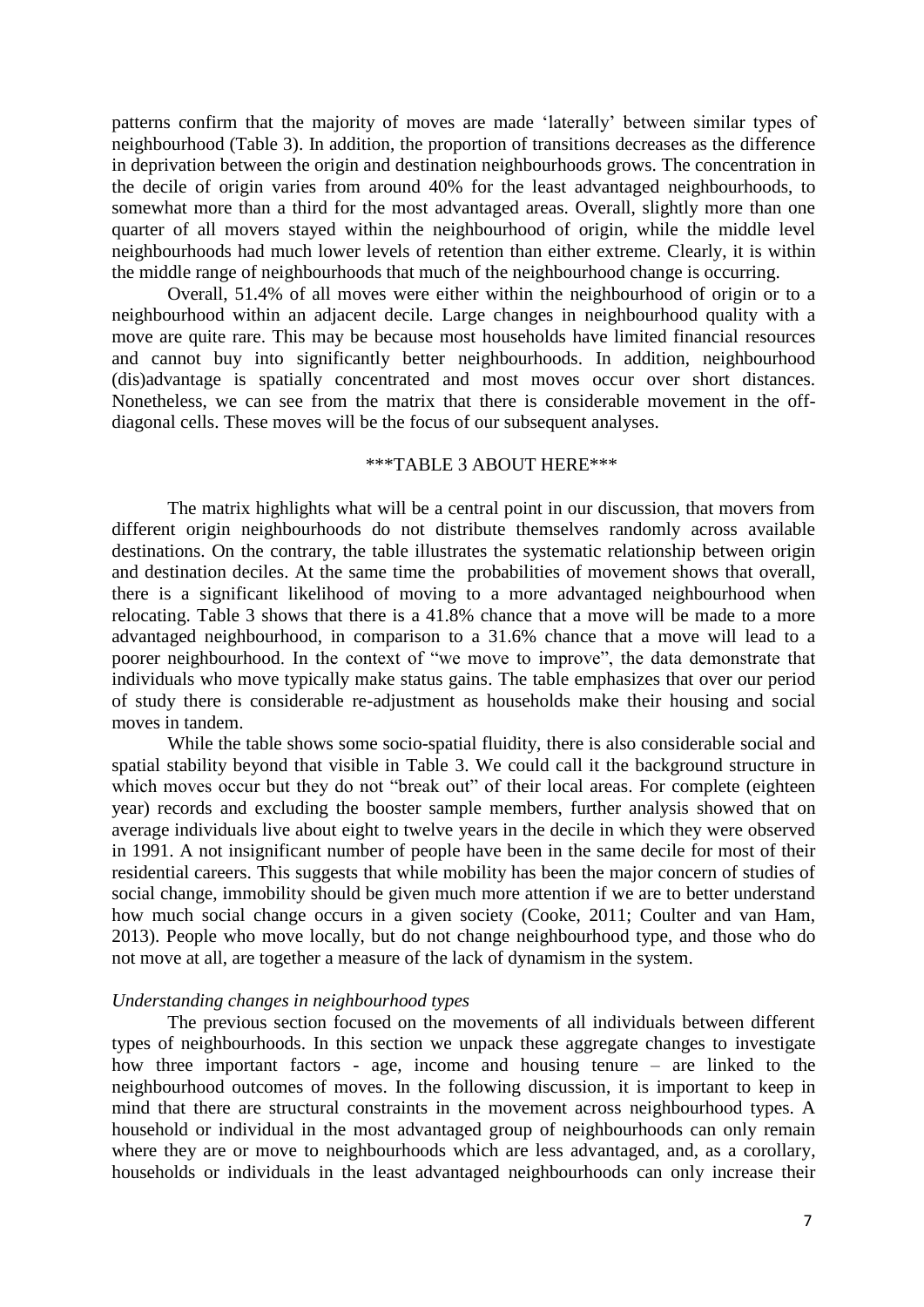status or remain where they are. To move beyond the significant tendency to remain in the neighbourhood of origin or a nearby neighbourhood (seen in Table 3), we therefore define changes as spatial movements involving a change in neighbourhood quality of at least two deciles in status.

It has been well established that younger people generally move more frequently than older people (Clark and Dieleman, 1996). But although age is strongly linked to the probability of moving, it is less a determinant for the probability of moving up or down in status, as the differences across age are muted (Table 4a, 4b). Above the middle deciles, there is a slightly higher probability of younger individuals moving up and this is also true for older individuals in the middle ranges of the advantage scale. Those in deciles 5 and 6 are more likely to move up and less likely to move down. Clearly, their life course trajectory is still one of upward mobility in the housing market. Although the cell sizes in Tables 4a and 4b are rather small, Tables 4a and b still provide powerful evidence of considerable fluidity in the overall matrix. It seems unlikely that larger samples would alter these basic results.

## \*\*\*TABLES 4a, 4b ABOUT HERE\*\*\*

While age has a rather muted impact, household income is closely associated with the neighbourhood outcomes of residential moves (Tables 5a, 5b). Individuals in the lowest quartile of real household incomes are significantly more likely to move to less advantaged areas. In contrast, higher incomes provide the opportunity for people to move up or maintain residence in more advantaged places. Very few households in the top income quartile move to very disadvantaged neighbourhoods. This finding reiterates the structural difficulty for lower income households to make more than marginal gains in neighbourhood quality when they move, demonstrating that selective mobility flows help to produce stratified neighbourhoods.

## \*\*\*TABLE 5a, 5b ABOUT HERE\*\*\*

Tenure and income are related and the outcomes across tenure reinforce the effect of socio-economic status on residential relocations (Tables 6a, 6b). Again the extremes have relatively small samples (e.g. very few social renters live and move within the most advantaged deciles), but the overall pattern is clear. Homeowners are more often able to move out of less advantaged areas and social renters are likely to move out of the most advantaged areas and down the neighbourhood hierarchy. It appears that social renters, even if they live initially in more advantaged neighbourhoods, are unable to maintain their status in such neighbourhoods when they move. This could be due to the relative concentration of socially rented properties in less desirable locations (Table 2). In addition, social renters moving into private rental housing are likely to only be able to afford properties with low rents in the least desirable locations. Again, our findings reiterate that the housing market conditions and structures household mobility behavior, reproducing the socio-economic segmentation of neighbourhoods.

### \*\*\*TABLES 6a, 6b ABOUT HERE\*\*\*

#### *Changes in neighbourhood scores with residential moves*

Thus far the analysis has focused on the changes in deprivation decile which can occur with mobility. We now turn to investigate changes in the raw LSOA/DZ scores. When an individual moves from one neighbourhood to another there is an associated change in their deprivation score. We can derive this change score value  $(\Delta S_{ii})$  by subtracting the origin neighbourhood score  $(S_i)$  from the destination neighbourhood score  $(S_i)$  Hence: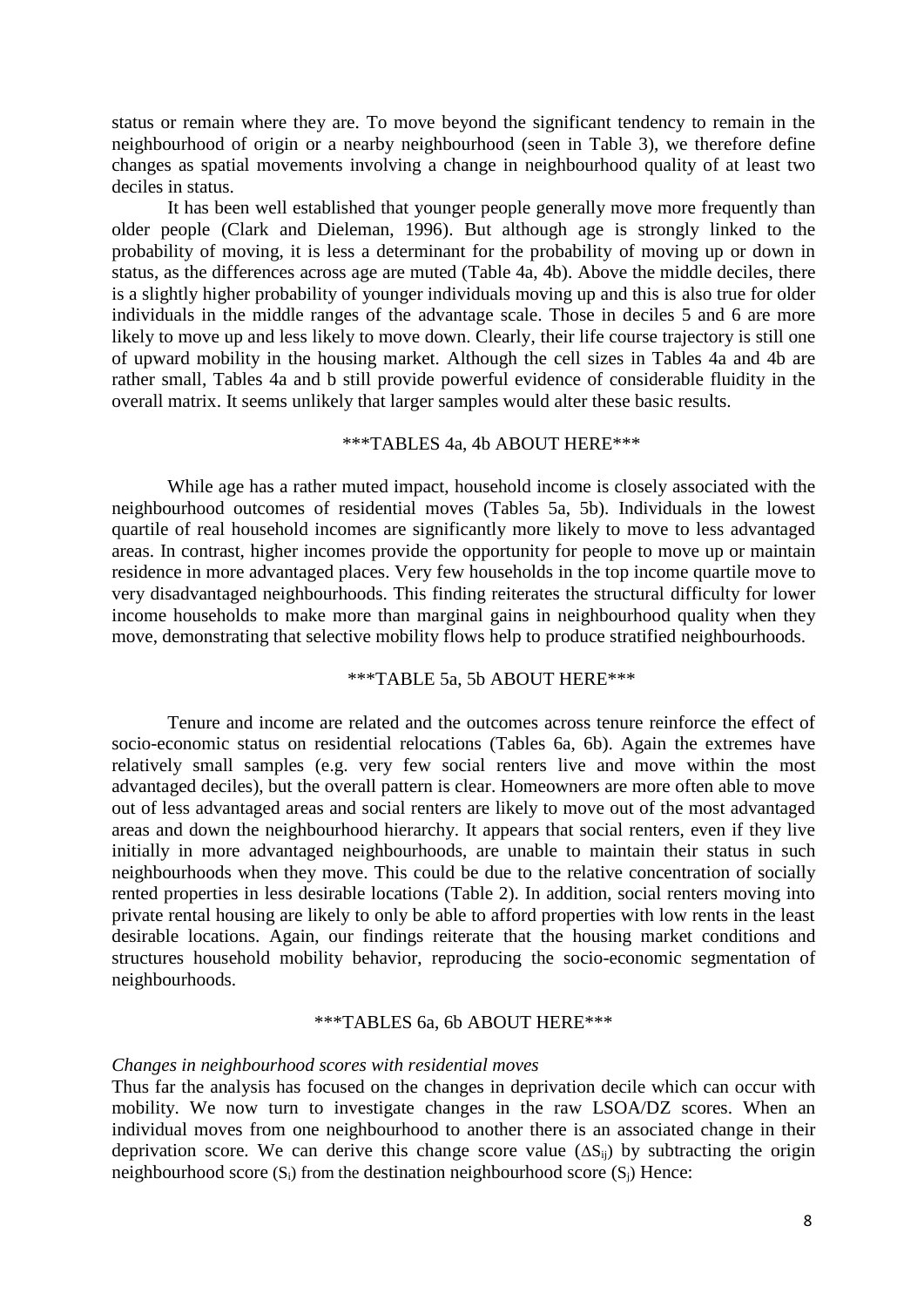$$
\Delta S_{ij} = S_j - S_i
$$

This change score can be quite modest and in such cases, the household or individual is likely to move within the current decile category. Over all the waves of the BHPS, the changes in deprivation scores range from about -60 to +60 points, with the majority of changes clustered in the range of -10 to +10. Indeed, approximately half of all moves generate a score change between -8 and +5. This reinforces our argument that most individuals move between similar types of neighbourhood.

To understand the effect of neighbourhood of origin on subsequent mobility outcomes, we estimate exploratory linear regression models where the change in the IMD score occurring with a move is the dependent variable. In these models, we use the IMD score of the origin neighbourhood as the sole independent variable. We show two regression models containing the score changes for movers from all countries in a scatter plot (Figure 2). Given that Tables 6a and 6b have shown that housing tenure has a particularly strong influence on the neighbourhood changes which occur with mobility, we have estimated separate regression lines for different tenure groups. These are the downward sloping lines on the graphs, with the narrow shading around each line indicating the 95% confidence intervals of the estimate. There is evidence that these relationships are somewhat nonlinear, so we estimate the lines using the equation:

 $\Delta S_{ij} = \alpha + \beta_1 S_i + \beta_2 S_i^2$ 

In the plot we have also superimposed the decile boundaries (for England only) that were the definitions for the matrices of movement discussed earlier. Because of the nature of the neighbourhood scores, a move from a less advantaged neighbourhood to a more advantaged neighbourhood will *reduce* the change score value. The line at Y=0 separates movers according to whether they moved to a neighbourhood that ranked higher or lower than the one they left. In general, the plot shows that those movers who begin in better neighbourhoods tend to move 'down' by moving to less advantaged places. In contrast, those leaving less advantaged neighbourhoods are more likely to move 'up' to (slightly) more advantaged neighbourhoods. This partially reflects the tendency for movers to regress towards the mean when they relocate.

### \*\*\*FIGURE 2 ABOUT HERE\*\*\*

We can interpret the slope of the tenure lines as a measure of households' ability to move across the urban structure, as defined by deciles of advantage and disadvantage. If there was no slope then there would be no socio-spatial mobility, i.e. no change in neighbourhood quality with moves. Both slopes indicate that the rate of upward mobility increases with greater levels of disadvantage. However, housing tenure seems to play a key role in conditioning the changes in neighbourhood quality which occur with spatial mobility. Overall, homeowners from more advantaged neighbourhoods make smaller losses than social renters when they relocate. Homeowners are also more likely to make larger gains when leaving the least advantaged places. Therefore social renters living anywhere within the neighbourhood hierarchy appear to be disadvantaged when they move. A combination of lower incomes and their constrained choice set intersect to reduce the opportunities for social renters. We have omitted private renters from the graph because the confidence intervals clearly overlap with those of both homeowners and social renters. The regression line for private renters is highly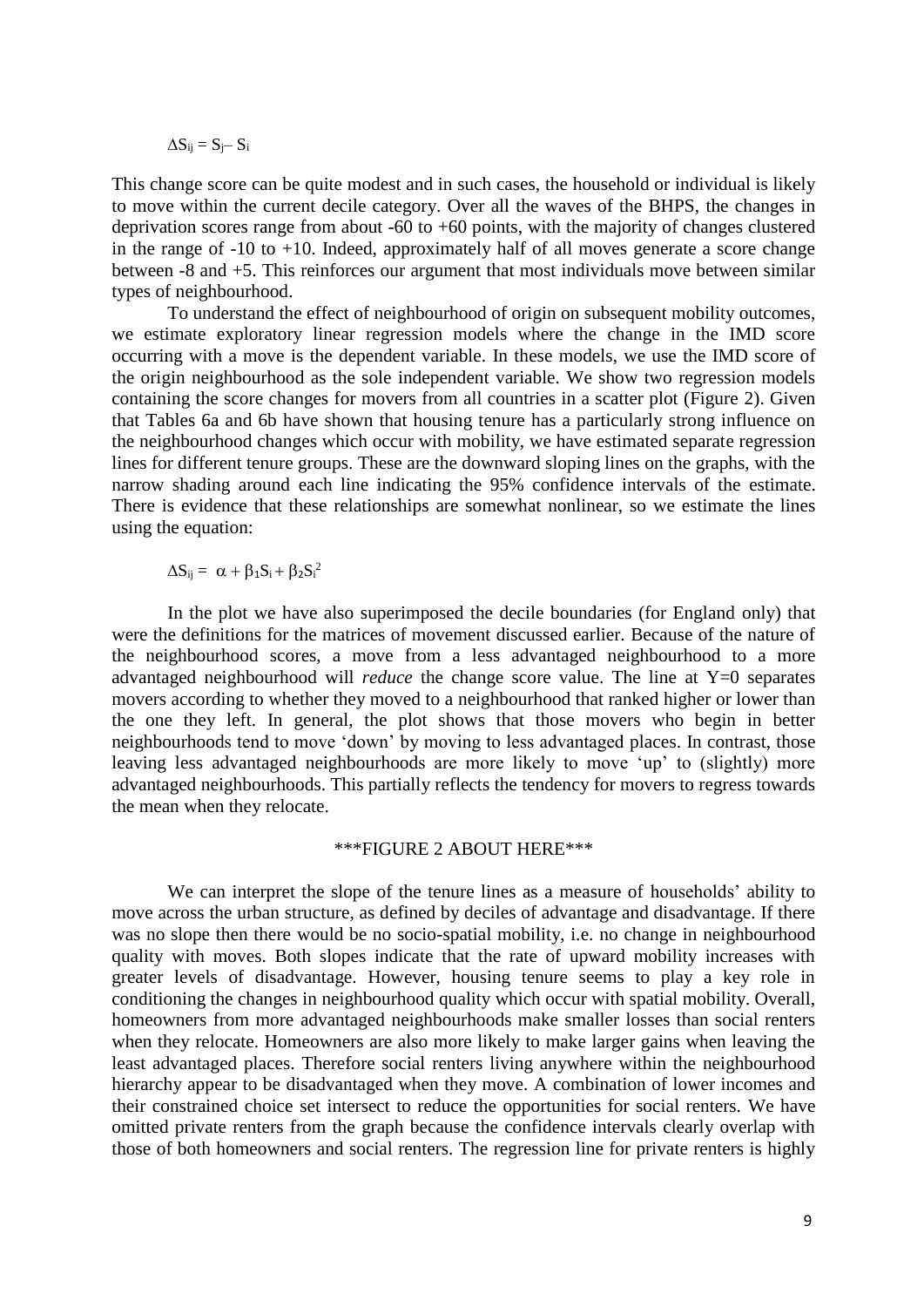curvilinear, suggesting accelerating improvements with reduced advantage, possibly as these individuals are moving into homeownership.

### *Models of sorting and residential change*

We now wish to uncover the joint effects of household and housing characteristics on the spatial outcomes of residential moves. To do this requires estimating a series of panel models which account for the nesting of person-years within individuals. The variables used in these analyses are summarized in Table 7, while Tables 8 and 9 contain the blocks of models. Our previous results have shown that the level of advantage of the origin neighbourhood conditions the type of quality changes that occur with residential moves. To control for this while avoiding the use of lagged dependent variables, we estimate separate models for individuals moving out of different types of neighbourhood. We estimate separate models for moves originating in the least advantaged three deciles, most advantaged three deciles and middle four deciles of neighbourhoods. This subdivision was chosen to balance the competing demands of increasing the homogeneity of origin neighbourhoods while retaining sufficient cases to provide statistical power. Subdividing the models by origin neighbourhood also enables us to investigate whether different factors affect the outcomes of moving from the least and most advantaged neighbourhoods.

Table 8 contains three random effects models where the dependent variable is the LSOA/DZ score of the destination neighbourhood. The independent variables in this analysis consist of a number of time-varying individual and household attributes, as well as timevarying contextual variables capturing changes in the local context through time (for instance changes in local house prices and regional unemployment rates). As the relationship between these factors and changes in neighbourhood quality may vary over the life course, we provide an appendix with age-disaggregated versions of the models included in Table 8. There is little evidence that disaggregating the models by age affects the results but Tables A1-A3 provide data on these models disaggregated by age. As neighbourhood quality can only change through spatial mobility, immobile cases are excluded from this analysis. Random effects models address the issue of the non-independence of observations by decomposing the error term in the regression equation into a randomly drawn individual-specific term and an idiosyncratic error term (Wooldridge, 2010). This means that the random effects equation takes the following form:

$$
y_{it} = \mu t + \beta x_{it} + \gamma z_i + \alpha_i + \varepsilon_i
$$

For individual *i* at time point *t*,  $\beta x_i$  and  $\gamma z_i$  are vectors of coefficients on time-varying and time-constant independent variables (Allison, 2009: 21). The  $\alpha$  term indicates the random effects, while  $\varepsilon_t$  is idiosyncratic error. This specification assumes that the random effects are not correlated with any of the other independent variables. With panel data, there is also the possibility that the error terms are auto-correlated within individuals over time. As a result, we use cluster-robust standard errors in all our models. We also include period dummies in our models to control for the year in which the person was interviewed (see Table 7 for details and summary statistics).

### \*\*\*TABLE 8 ABOUT HERE\*\*\*

The models in Table 8 reiterate many of the basic findings visible in the bivariate results. While age has strong links to moving propensities neither age, gender nor ethnicity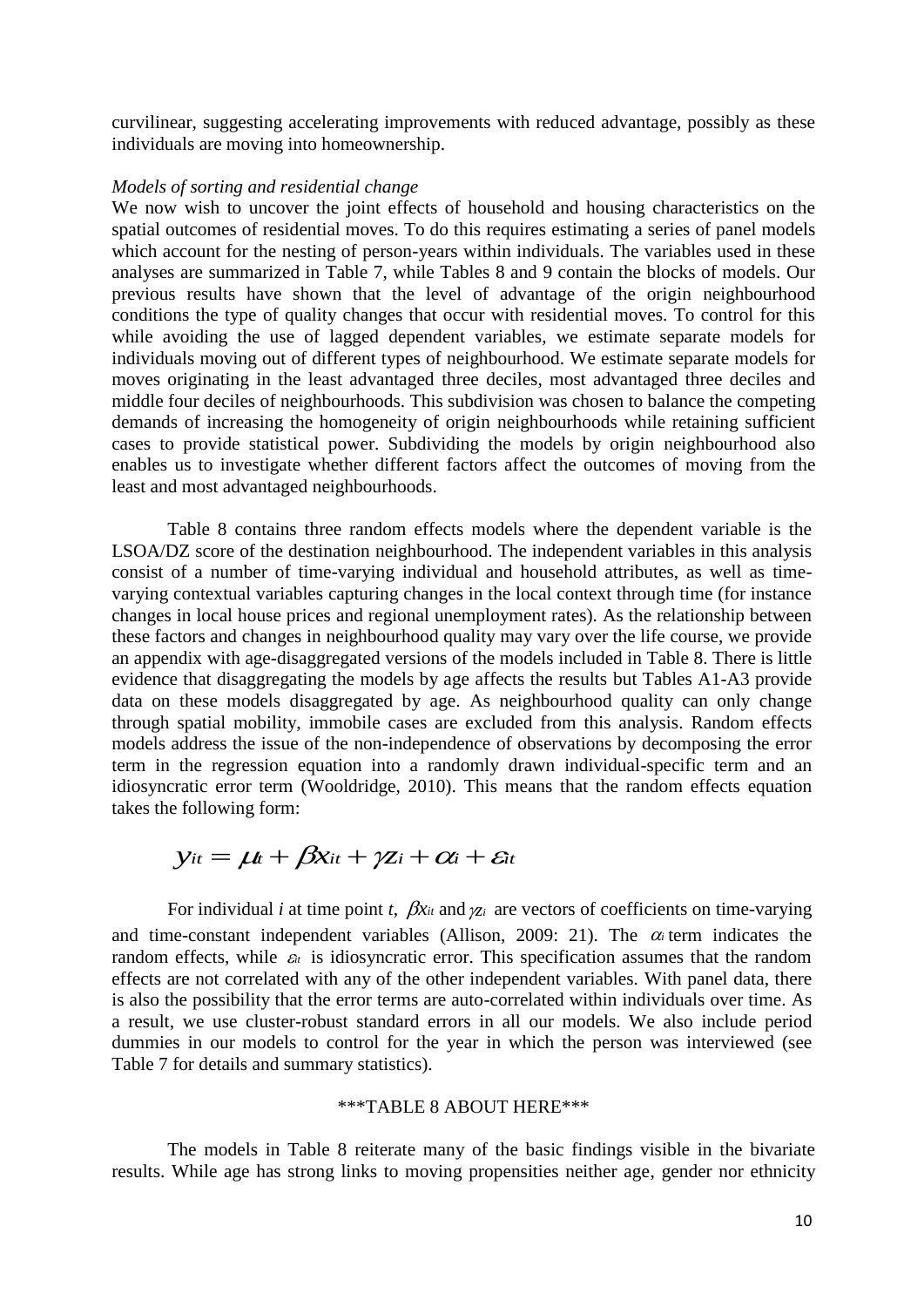have significant effects on the neighbourhood outcomes of mobility (barring the positive coefficient for age in the middle model). In contrast, partnership status is significantly associated with neighbourhood outcomes. Singles are more likely to move to less advantaged neighbourhoods than couples and there is evidence that partnership dissolution can have negative consequences for individuals outside the most advantaged neighbourhoods. Education appears strongly associated with the neighbourhood outcomes of moves. As education increases, the propensity of individuals to move to more advantaged places increases relative to individuals with little formal education. High levels of education appear to be important in effecting upward socio-spatial mobility, especially from the least advantaged neighbourhoods.

Individuals who are not employed are more likely than those who are continuously employed to move to less advantaged places. However, there are no significant effects of household income. This may be because income is both strongly correlated with education and also associated with selection into different housing tenures. The three models reinforce our argument that housing tenure structures the neighbourhood gains/losses individuals experience with spatial mobility. Moves within or into social housing are associated with worse neighbourhood outcomes than moves between owned properties. This pattern holds across the spectrum of origin neighbourhoods. These results may be due to selection (as social renters already live in less advantaged areas prior to moving), but they also imply that a reliance on social housing channels people into the least advantaged places. Exiting the social or private rental sector for homeownership is also associated with worse outcomes for movers originating in the least advantaged neighbourhoods. This indicates that people may accept a lower quality of neighbourhood in order to attain homeownership, a finding which is consistent with a long-term push towards a 'homeownership society'.

As long-distance migration may have different associations with neighbourhood quality changes than local residential mobility, the models in Table 8 contain a dummy variable disaggregating moves into those less than and greater than 30km. We experimented with alternative distance thresholds, but the results did not alter markedly (Boyle et al., 2009). The coefficients on this dummy suggest that longer distance moves lead to changes of greater magnitude than shorter distance moves. This may be a function of unfamiliarity as households take time to know a new environment and find the "best" neighbourhood and house that suits their needs. Higher local house prices are associated with gains in neighbourhood quality while higher unemployment rates generally increase the deprivation scores of movers. Somewhat unexpectedly, higher levels of social housing in the region are associated with gains in neighbourhood quality with residential mobility.

Finally, we estimate a set of fixed effects models where the dependent variable is the IMD score of the neighbourhood the person lives in (Table 9). As in Table 8, we include a variety of time-varying and time-constant individual, household and contextual variables in these models. Fixed effects models allow us to control for unobserved but time-constant heterogeneity by focusing only on the variance in neighbourhood quality over time within individuals (Allison, 2009). This is achieved through time-demeaning the data, expressing the dependent and independent variables as deviations from their person-specific means (Allison, 2009). Unlike random effects models, the fixed effects framework therefore enables us to control for selection, which in our case may occur if certain types of individuals and households are more likely to relocate than others (see Korpi et al., 2010 for a migration example). By including an individual level fixed effect for every person, fixed effects models do not allow us to estimate parameters for independent variables which are (largely) constant over time (such as gender, ethnicity or education). As only movers can experience changes in neighbourhood quality, the coefficients can be interpreted as the effects of within-person changes on each independent variable on the neighbourhood outcomes of residential moves.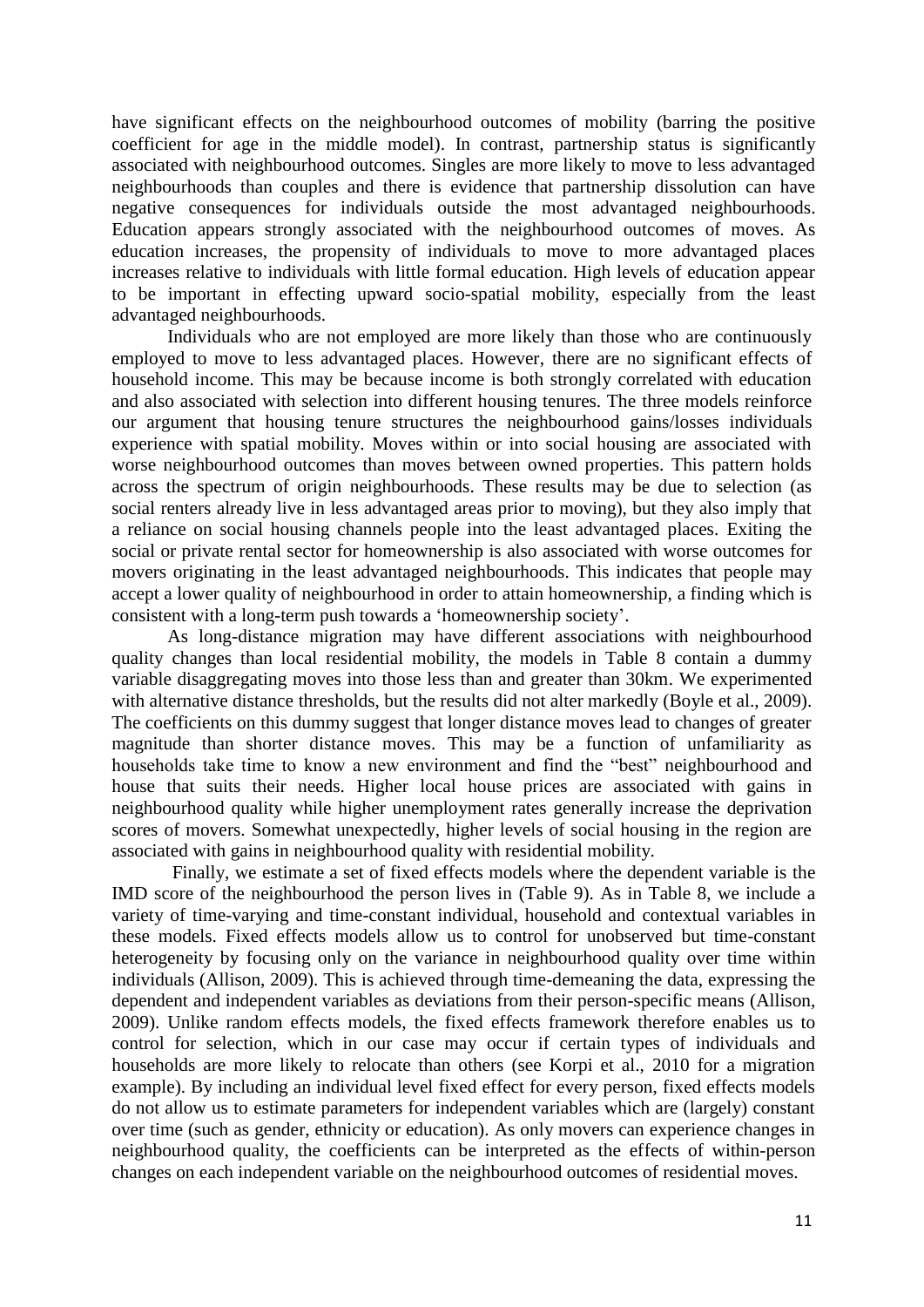### \*\*\*TABLE 9 ABOUT HERE\*\*\*

Paralleling the results from Table 3 and Figure 2, we find that moves from the least advantaged areas are associated with gains in neighbourhood quality. In contrast, moves from the upper third of neighbourhoods typically involve reductions in quality. Increases in age and entering a partnership are associated with moves to more advantaged neighbourhoods for people living in the least advantaged places. Interestingly, increasing age leads to small reductions in neighbourhood quality for movers from the most advantaged 70% of neighbourhoods. Increasing numbers of children seems to be linked to improvements in neighbourhood quality for individuals living in the middle ranked and most advantaged neighbourhoods. Taken together, these findings indicate that many people move to improve their neighbourhood quality when forming new households or expanding their families.

Rising household income is associated with improvements in neighbourhood quality for individuals across the neighbourhood hierarchy, although most noticeably for movers from the least advantaged places. That no significant effects of household income were found in the random effects models indicates that individuals with higher incomes may have already selected themselves into more advantaged places prior to moving. As expected from our previous results and the findings of Rabe and Taylor (2010), moves from homeownership into social renting lead to reductions in neighbourhood quality with mobility. This seems to be the case regardless of initial neighbourhood type. Moves into private renting from homeownership are associated with neighbourhood gains for those living in the least advantaged places and quality losses for those in the most advantaged places. This may be because of the great diversity within the British private rental sector. Overall, both sets of models confirm that housing tenure plays a strong role in conditioning the neighbourhood outcomes of residential mobility.

## **Conclusions and Observations**

Our analysis extends previous work on processes of movement across the socio-spatial hierarchy. Previously, the focus was often on the difficulty of leaving poor neighbourhoods and studies often focused solely on those in poverty and those living in poor neighbourhoods (Robson et al., 2008). Our models, which cover the entire spectrum of neighbourhoods, provide a much richer and more holistic interpretation of the process of mobility across sociospatial structures. While to some extent there are no major surprises, this approach allows us to show that there is considerable movement across the hierarchy of places. Our results also show how the underlying housing structure conditions socio-spatial mobility*.*

As might be anticipated from social mobility debates, individual education and household income are defining associates of the ability to overcome the structural constraints of the housing market and make socio-spatial gains with mobility. Importantly however, the results also show that both neighbourhood characteristics and housing tenure clearly structure the neighbourhood outcomes associated with residential moves. Both findings point to structural inequality in British society and to the difficulty of overcoming that embedded inequality. Those living at the bottom of the neighbourhood hierarchy have real difficulty in advancing their socio-spatial position through mobility, especially when combined with lower incomes and fewer qualifications. At the same time we know that the wide range of neighbourhood types in the lowest decile can enable some upward mobility even if the households cannot make a decile change. With new data from the UK *Understanding Society*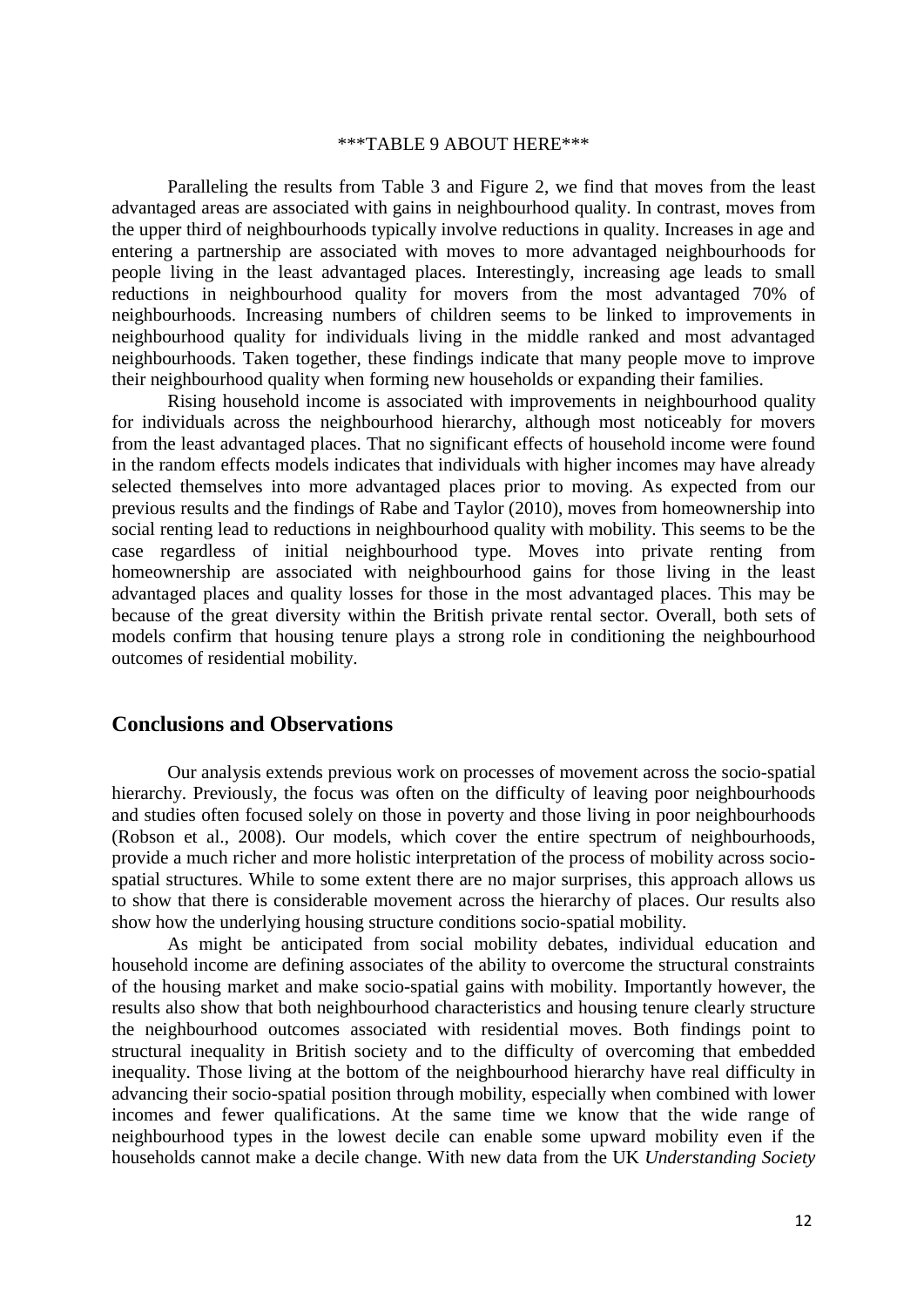panel survey we will soon be able to explore the extent to which changes within the most disadvantage decile are 'moves which improve' rather than residential churn.

Although we know a good deal how housing tenure conditions mobility, this study enriches our understanding of how tenure can work at a macro scale and by advancing or inhibiting particular kinds of social change*.* Tenure changes are the most important and significant predictors of neighbourhood mobility, with becoming a social renter almost by definition leading to moves down the neighbourhood hierarchy. This disproportionately penalizes the most economically marginalized households who are reliant on social housing (Burrows, 1999), as tenure structures force them into the most deprived and opportunity poor communities. If one believes in neighbourhood effects, then the poor are disadvantaged both by being poor and through their tendency to end up in the most disadvantaged places, regardless of whether housing is allocated through market or non-market mechanisms. The results emphasize that in the UK the socio-spatial hierarchy, and the opportunities to move to better places, is highly stratified by housing tenure.

In the UK, the impact of the ongoing global economic crisis has reinvigorated debate about social opportunity structures. In this context, it is often argued that a society which provides opportunities for individuals to move up the social, occupational and economic ladders is a society which is more egalitarian than a society which provides barriers and constraints to movement through the social hierarchy. But, even if there are no formal barriers to social mobility, the attainment of individuals may still be constrained by a cocktail of personal and geographic factors. Investigating whether and how various individual, household and contextual factors influence the socio-spatial mobility of individuals has been the central concern of this paper.

# **References**

Allison, PD 2009. *Fixed Effects Regression Models*. Sage, Thousand Oaks, CA.

- Bailey, N Livingston, M. 2008. Selective migration and area deprivation: evidence from 2001 census migration data for England and Scotland. *Urban Studies* 45 (4), 943-961.
- Bailey, N Livingston, M. 2007. *Population Turnover and Area Deprivation*. Bristol, Policy Press.
- Boheim, R Taylor M. 2002. Tied down or room to move? Investigating the relationship between housing tenure, employment status and residential mobility in Britain. *Scottish Journal of Political Economy* 49, 369-392.
- Bolt, G van Kempen R. van Ham M. 2008. Minority ethnic groups in the Dutch housing market: spatial segregation, relocation dynamics and housing policy. *Urban Studies* 45, 1359-1384.
- Breen, R. (ed). (2004) Social Mobility in Europe. Oxford, Oxford University Press.
- Buck N 2000. Using panel surveys to study migration and residential mobility. In: Rose, D. (Ed.), *Researching social and economic change: The uses of household panel studies*. Routledge, London.
- Burrows R 1999. Residential Mobility and Residualisation in Social Housing in England. *Journal of Social Policy* 28, 27-52.
- Cabinet Office 2011. *Opening Doors, Breaking Barriers: A Strategy for Social Mobility*. London.
- Cheshire P 2011. Are mixed community policies evidence based? A review of the research on neighbourhood effects. In: van Ham M., Manley D., Bailey N., Simpson L.,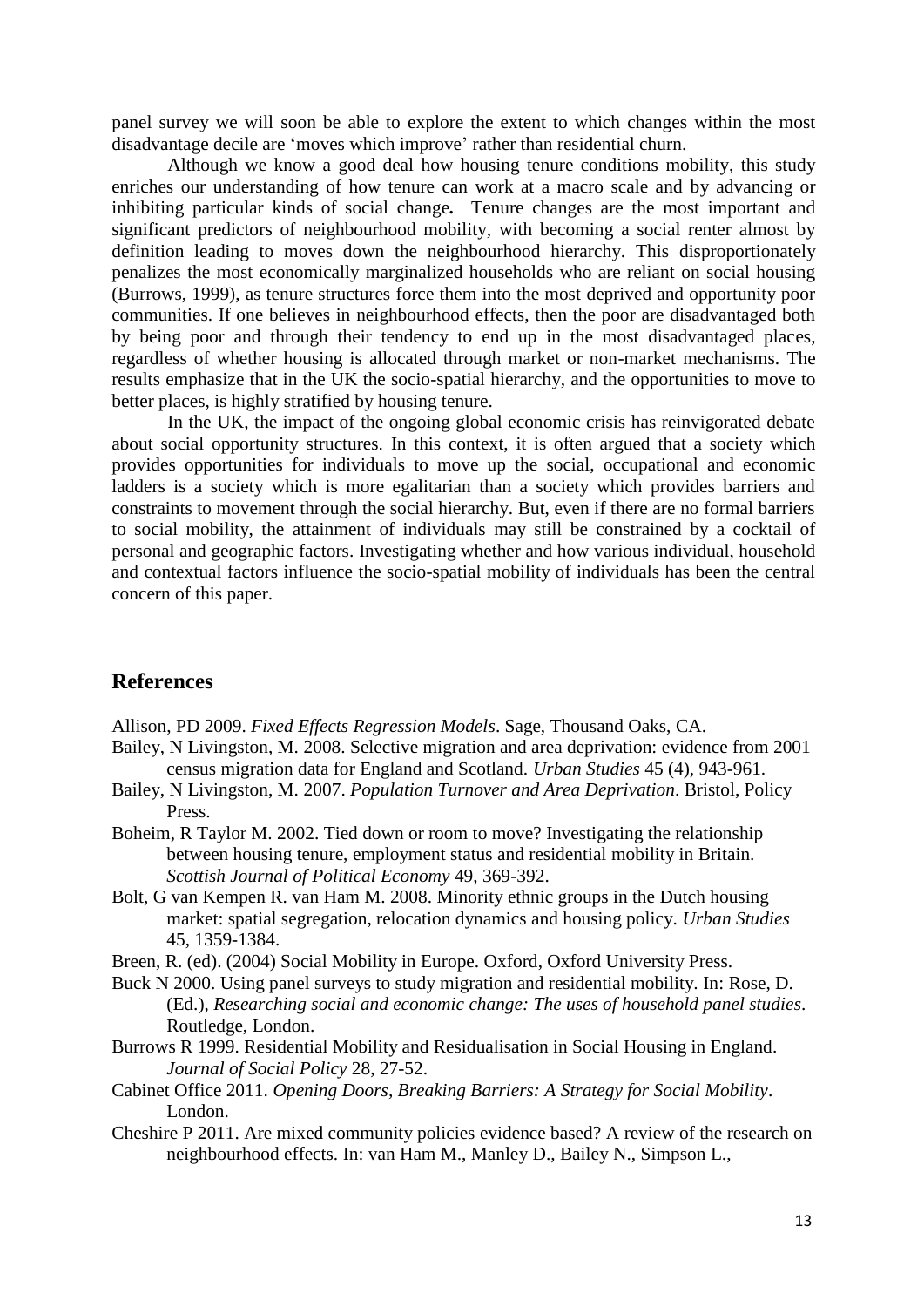Maclennan D., (Eds), *Neighbourhood Effects Research: New Perspectives*. Springer, Dordrecht.

- Clark, W.A.V Dieleman F 1996. *Households and Housing: Choice and Outcomes in the Housing Market*. Rutgers, The State University of New Jersey.
- Clark, W.A.V. and Morrison, P.M. 2011. Residential sorting and social mobility: evidence from the census and a large scale survey. *Conference Proceedings Labor Employment and Work,* Victoria University, Wellington, New Zealand
- Clark WAV Rivers N 2012. Community Choice in Large Cities: Selectivity and Ethnic Sorting Across Neighbourhoods. In: van Ham M., Manley D., Bailey N., Simpson L., Maclennan D., (Eds), *Understanding neighbourhood dynamics: new insights for neighbourhood effects research.* Springer, Dordrecht.
- Cooke TJ 2011. It is not Just the Economy: declining migration and the rise of secular rootedness. *Population, Space and Place* 17:193-203.
- Cooke, TJ 2008 Migration in a family way. *Population, Space and Place* 14: 255-265.
- Coulter, R., van Ham M. 2013. Following people through time: An analysis of individual residential mobility biographies. *Housing Studies* OnlineFirst: DOI:10.1080/02673037.2013.783903.
- Dietz RD 2002. The estimation of neighbourhood effects in the social sciences: an interdisciplinary approach. *Social Science Research* 31: 539-575.
- Dixon S (2003) Migration within Britain for job reasons. *Labour Market Trends* 111: 191– 201.
- Durlauf SN 2004. *Neighbourhood effects*. In: Henderson, J.V., Thisse, J.F., (Eds), Handbook of Regional and Urban Economics. Amsterdam, Elsevier, 2174-2242.
- Eliasson K Lindgren U Westerlund O 2003. Geographical labor mobility, migration or commuting*. Regional Studies* 37: 827-837.
- Feijten PM van Ham M 2009. Neighbourhood change… reason to leave? *Urban Studies* 46, 2103–2122.
- Friedman, S., 2011. Bringing Proximate Neighbours into the Study of US Residential Segregation. *Urban Studies* 48, 611-639.
- Friedrichs, J., Galster, G., Musterd, S., 2003. Neighbourhood effects on social opportunities: the European and American Research and policy context. *Housing Studies* 18 (6), 797- 806.
- Goldthorpe, J., Llewellyn, C., 1987. *Social Mobility and Class Structure in Modern Britain*. Oxford, Oxford University Press.
- Hedman, L., van Ham, M., Manley, D., 2011. Neighbourhood choice and neighbourhood reproduction. *Environment and Planning A* 43, 1381-1399.
- Hulchanski, J.D., 2007. The three cities within Toronto: income polarization among Toronto's neighbourhoods, 1970-2000. Centre for Urban and Community Studies Research Bulletin 41, University of Toronto.
- Korpi, M., Clark, W.A.V., Malmberg, B., 2010. The urban hierarchy and domestic migration: the interaction of internal migration, disposable income and the cost of living, Sweden 1993-2002. *Journal of Economic Geography* Advance Access, 1-27.
- Office for National Statistics (ONS). 2010. Comparing across countries' indices of deprivation: Guidance paper.
- Manley, D. 2006. *The modifiable areal unit phenomenon: An investigation into the scale effect using UK census data*. PhD thesis, University of St Andrews.
- Manley, D., van Ham, M., Bailey, N., Simpson, L., Maclennan, D. (eds), 2013. *Neighbourhood Effects or Neighbourhood Based Problems? A Policy Context.* Springer: Dordrecht.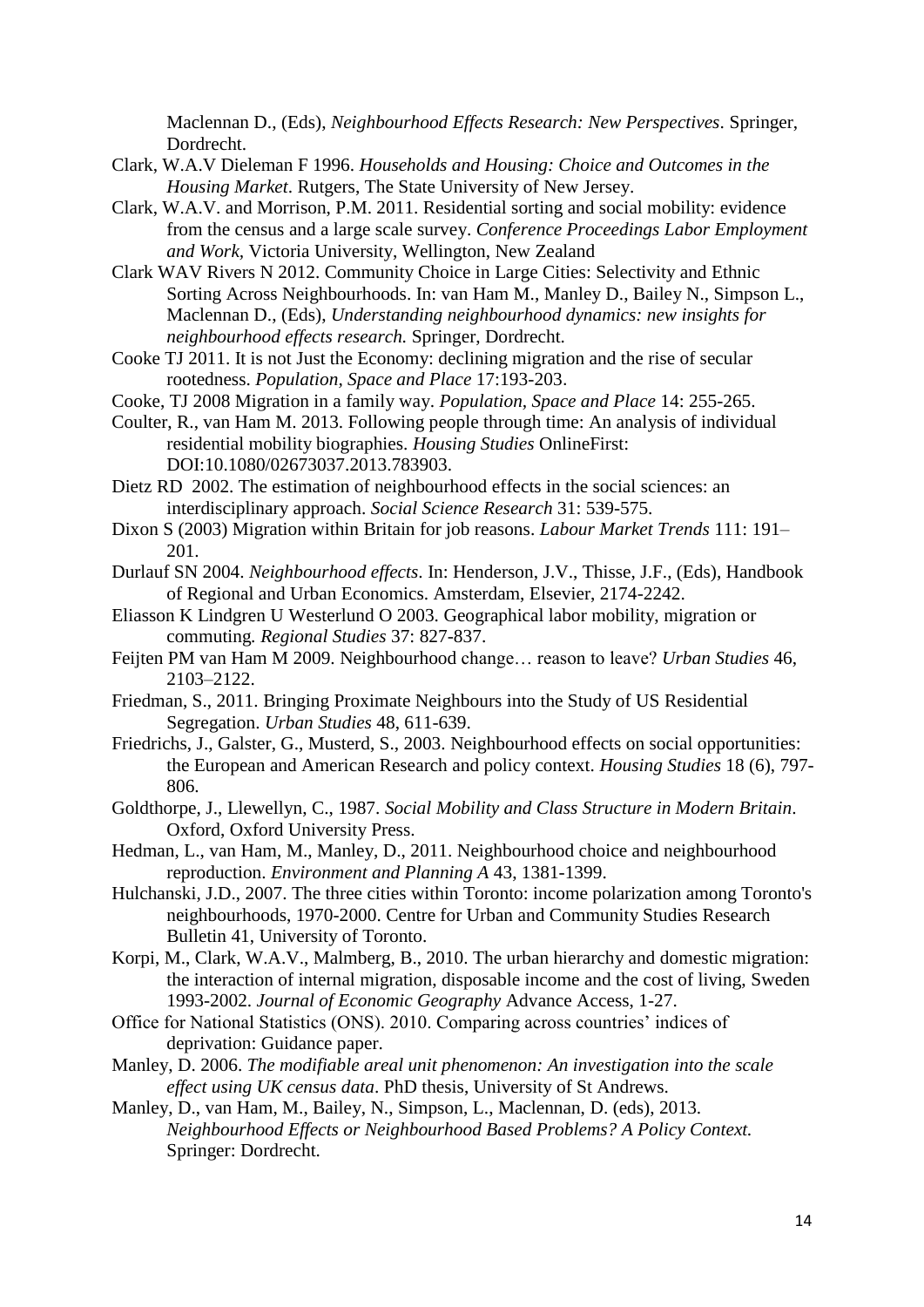- Martin, J., Lichter, D., 1983. Geographic mobility and satisfaction with life and work. *Social Science Quarterly* 64, 524-535.
- Meen, G. 2006. Modelling local spatial poverty traps in England. International Centre for Housing and Urban Economics Discussion Paper. Reading, University of Reading.
- Meen, G., Meen, J., Nygaard, C., 2007. A tale of two Victorian cities in the 21st century. International Centre for Housing and Urban Economics Discussion Paper 7, University of Reading.
- Meen, G., Nygaard, C., Meen, J., 2012. The Causes of Long-Term Neighbourhood Change. In: van Ham M., Manley D., Bailey N., Simpson L. Maclennan D., (Eds), *Understanding neighbourhood dynamics: new insights for neighbourhood effects research*. Springer, Dordrecht.
- Mulder, C.H., Hooimeijer, P., 1999. Residential relocations in the life course. In: van Wissen, L.J.G., Dykstra, P.A. (Eds), *Population Issues: An Interdisciplinary Focus*. Plenum, London.
- Noble, M., Wright, G., Dibben, C., Smith, G., McLennan, D., Anttila, C., Barnes, H., Mokhtar, C., Noble, S., Avenell, D., Gardner, J., Covizzi, I., Lloyd, M., 2004. The English Indices of Deprivation 2004. ODPM, London.
- Quillian, L., 2003. How long are exposures to poor neighbourhoods? The long-term dynamics of entry and exit from poor neighbourhoods. *Population Research and Policy Review* 22 (3), 221-249.
- Rabe, B. Taylor, M., 2010. Residential mobility, quality of neighbourhood and life course events. *Journal of the Royal Statistical Society*: Series A 173, 531-555.
- Robson, B., Lymperopoulou, K., Rae, A., 2008. People on the move: exploring the functional roles of deprived neighbourhoods. *Environment and Planning A* 40, 2693-2714.
- Scottish Executive, 2004. Scottish Index of Multiple Deprivation 2004: Summary Technical Report. Scottish Executive, Edinburgh.
- South, S.J., Crowder, K., Chavez, E., 2005. Exiting and entering high-poverty neighbourhoods: Latinos, Blacks and Anglos compared. *Social Forces* 84 (2), 873- 900.
- South, S.J., Crowder, K.D. 1997. Escaping distressed neighbourhoods: individual, community, and metropolitan influences. *American Journal of Sociology* 102 (4), 1040-1084.
- Taylor, M. (ed), Brice, J., Buck, N., Prentice-Lane, E., 2010. British Household Panel Survey User Manual Volume A: Introduction, Technical Report and Appendices. University of Essex, Colchester.
- van Ham, M., Clark, W.A.V., 2009. Neighbourhood mobility in context: Household moves and changing neighbourhoods in the Netherlands. *Environment and Planning A* 41, 1442-1459.
- van Ham, M., Manley D., 2010. The effect of neighbourhood housing tenure mix on labour market outcomes: a longitudinal investigation of neighbourhood effects. *Journal of Economic Geography* 10, 257-282.
- van Ham, M., Manley D., Bailey N., Simpson L., Maclennan D., 2012. New Perspectives. In van Ham M., Manley D., Bailey N., Simpson L., Maclennan D. (eds) *Neighbourhood Effects Research: New Perspectives*. Chapter 1, pp 1-22. Springer: Dordrecht.
- Welsh Government 2005. *Welsh Index of Multiple Deprivation 2005: Technical Report*.
- Wooldridge, J.M., 2010. *Econometric Analysis of Cross section and Panel Data*. Second Edition. MIT Press, Cambridge (Massachusetts).
- Worner, S.M., 2006. The effects of assortative mating on income inequality: a decomposition analysis. Centre for Economic Policy Research Discussion Paper 538, Canberra.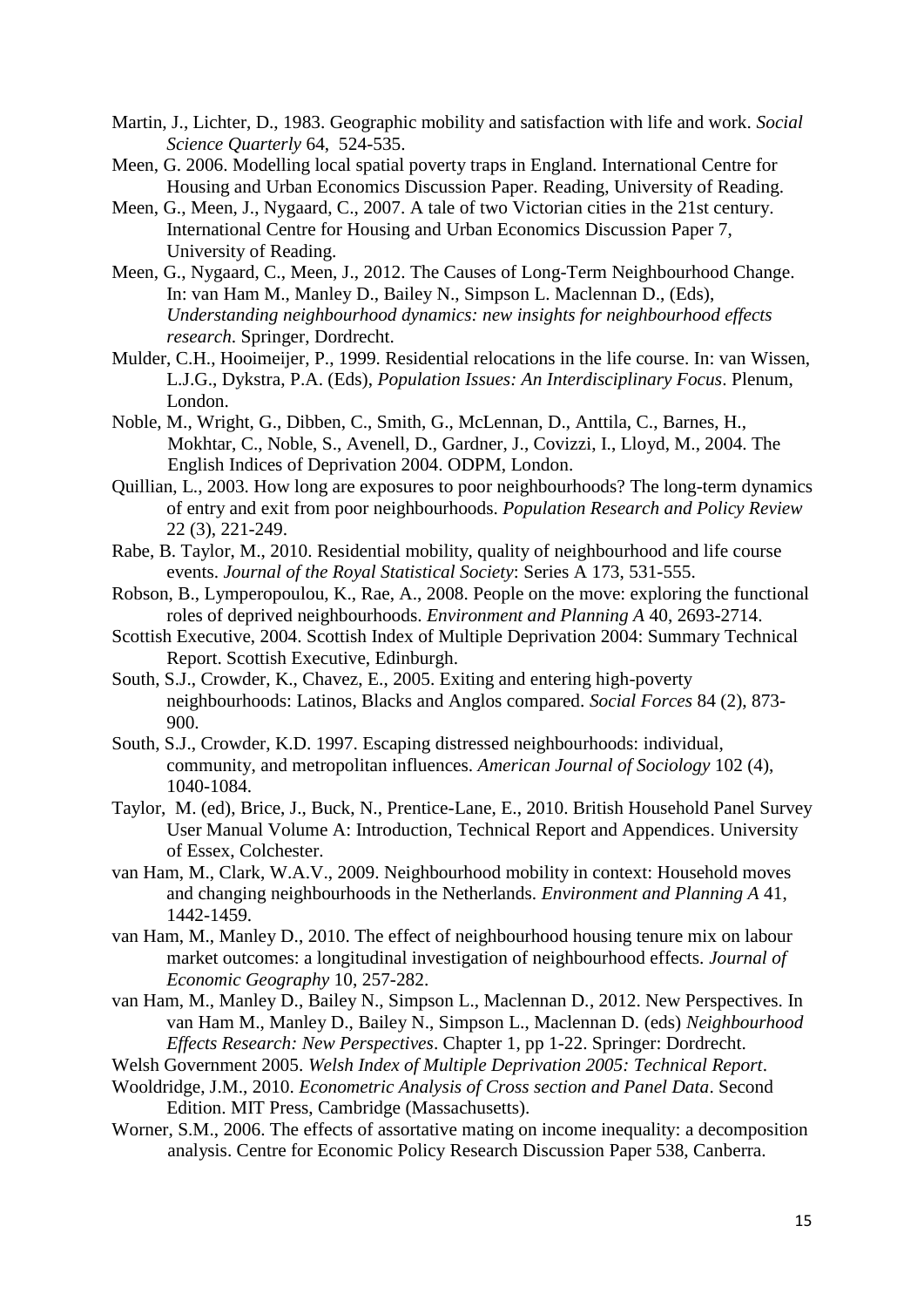| <b>Decile</b>    | <b>English IMD 2004 scores</b> |       |            | <b>Scottish SIMD 2004 scores</b> |       |            | <b>Welsh WIMD 2005 scores</b> |       |            |
|------------------|--------------------------------|-------|------------|----------------------------------|-------|------------|-------------------------------|-------|------------|
|                  | Mean                           | Min   | <b>Max</b> | <b>Mean</b>                      | Min   | <b>Max</b> | Mean                          | Min   | <b>Max</b> |
| $\mathbf{1}$     | 4.07                           | 0.61  | 5.74       | 3.87                             | 1.03  | 5.37       | 4.69                          | 1.40  | 6.90       |
| $\overline{2}$   | 7.03                           | 5.75  | 8.34       | 6.66                             | 5.38  | 7.72       | 8.37                          | 7.00  | 9.90       |
| $\mathbf{3}$     | 9.62                           | 8.35  | 10.96      | 8.96                             | 7.75  | 10.49      | 11.13                         | 10.00 | 12.40      |
| $\boldsymbol{4}$ | 12.29                          | 10.96 | 13.71      | 11.85                            | 10.55 | 13.49      | 13.71                         | 12.40 | 14.90      |
| $\overline{5}$   | 15.36                          | 13.72 | 17.02      | 15.19                            | 13.54 | 16.94      | 16.30                         | 14.90 | 17.90      |
| 6                | 18.94                          | 17.02 | 21.15      | 18.94                            | 16.96 | 21.02      | 19.45                         | 17.90 | 21.20      |
| $\overline{7}$   | 23.71                          | 21.16 | 26.61      | 23.32                            | 21.07 | 26.11      | 23.88                         | 21.30 | 26.20      |
| 8                | 30.14                          | 26.61 | 34.20      | 29.80                            | 26.17 | 33.48      | 29.08                         | 26.40 | 32.60      |
| $\boldsymbol{9}$ | 39.01                          | 34.21 | 45.19      | 39.04                            | 33.58 | 45.43      | 37.53                         | 32.80 | 41.90      |
| <b>10</b>        | 56.36                          | 45.26 | 85.59      | 57.99                            | 45.53 | 87.09      | 52.85                         | 42.50 | 78.90      |
| <b>Total</b>     | 21.27                          | 0.61  | 85.59      | 20.71                            | 1.03  | 87.09      | 21.84                         | 1.40  | 78.90      |

# **Table 1. The distribution of English, Scottish and Welsh IMD scores by IMD decile**

*Source: BHPS with merged IMD data*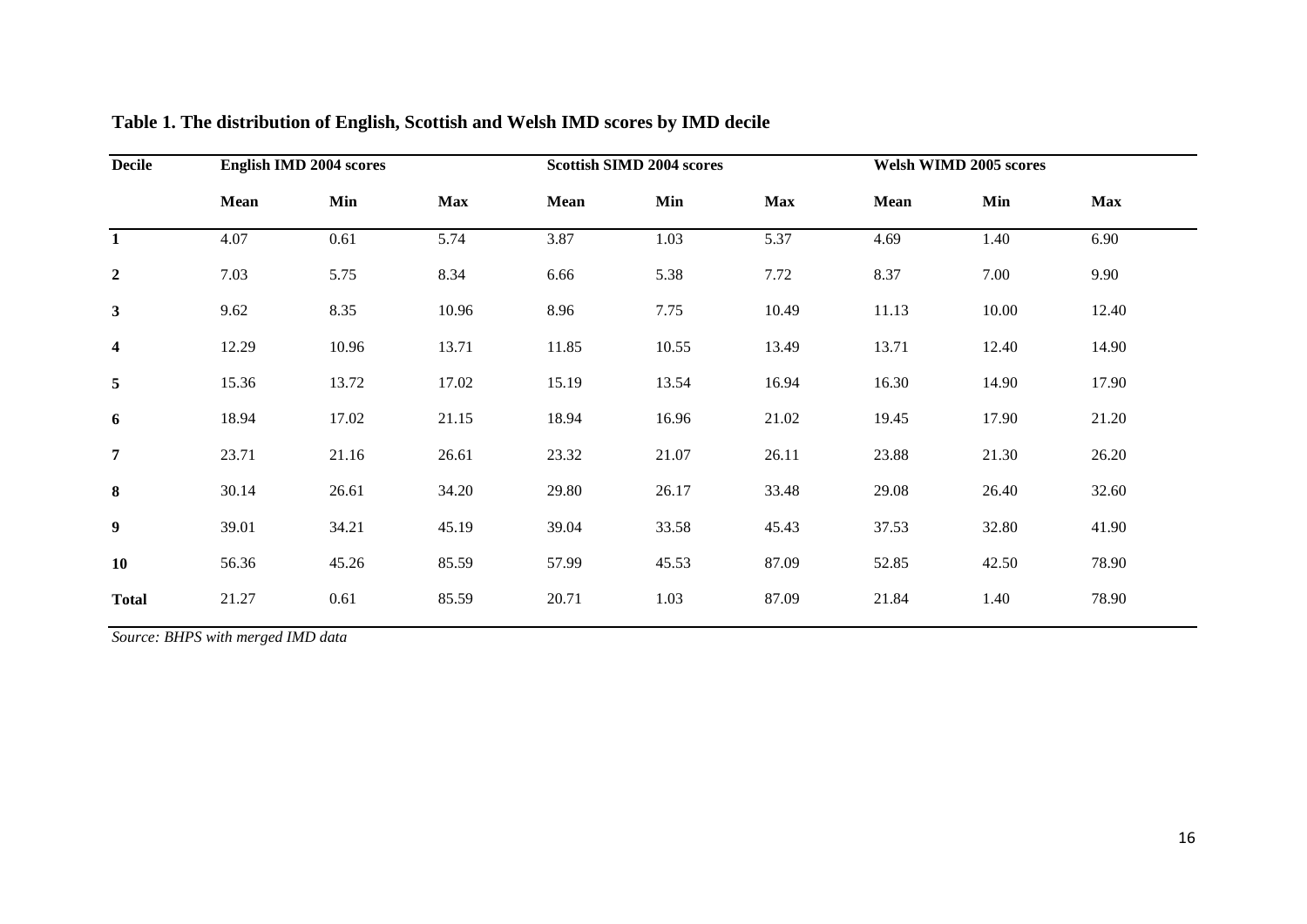|                              | Mean composition of LSOA/DZ population in 2001 |                 |              |                         |       |       |       |       |                         |       |  |  |
|------------------------------|------------------------------------------------|-----------------|--------------|-------------------------|-------|-------|-------|-------|-------------------------|-------|--|--|
| Country                      |                                                | Most advantaged |              |                         |       |       |       |       | <b>Least advantaged</b> |       |  |  |
|                              | 1                                              | 2               | $\mathbf{3}$ | $\overline{\mathbf{4}}$ | 5     | 6     | 7     | 8     | 9                       | 10    |  |  |
| % non-white ethnic minority  |                                                |                 |              |                         |       |       |       |       |                         |       |  |  |
| England                      | 3.26                                           | 3.20            | 3.94         | 3.71                    | 4.16  | 6.42  | 7.06  | 10.55 | 12.04                   | 15.35 |  |  |
| Wales                        | 2.67                                           | 1.31            | 1.31         | 1.11                    | 1.31  | 1.15  | 1.34  | 1.30  | 1.06                    | 1.21  |  |  |
| Scotland                     | 2.62                                           | 2.35            | 2.18         | 1.49                    | 1.88  | 2.17  | 2.08  | 1.80  | 1.67                    | 1.75  |  |  |
| % unemployed                 |                                                |                 |              |                         |       |       |       |       |                         |       |  |  |
| England                      | 2.12                                           | 2.47            | 2.81         | 3.04                    | 3.83  | 4.48  | 5.34  | 6.87  | 8.80                    | 13.12 |  |  |
| Wales                        | 2.85                                           | 3.79            | 4.39         | 4.51                    | 5.12  | 6.03  | 6.64  | 6.97  | 8.51                    | 11.70 |  |  |
| Scotland                     | 2.31                                           | 2.97            | 3.16         | 3.87                    | 4.76  | 5.59  | 6.96  | 8.49  | 11.86                   | 15.79 |  |  |
| % social renting households  |                                                |                 |              |                         |       |       |       |       |                         |       |  |  |
| England                      | 3.72                                           | 6.01            | 8.13         | 9.83                    | 11.20 | 15.03 | 18.59 | 27.23 | 36.01                   | 46.90 |  |  |
| Wales                        | 2.62                                           | 7.44            | 10.77        | 11.39                   | 13.24 | 16.13 | 19.13 | 24.54 | 27.94                   | 44.54 |  |  |
| Scotland                     | 2.19                                           | 5.99            | 10.99        | 17.01                   | 23.25 | 26.50 | 37.45 | 44.60 | 51.07                   | 66.95 |  |  |
| % private renting households |                                                |                 |              |                         |       |       |       |       |                         |       |  |  |
| England                      | 5.68                                           | 6.60            | 7.30         | 8.23                    | 8.50  | 9.85  | 10.27 | 12.17 | 11.38                   | 11.42 |  |  |
| Wales                        | 4.84                                           | 8.60            | 9.36         | 9.03                    | 8.85  | 8.57  | 11.23 | 8.04  | 7.83                    | 5.65  |  |  |
| Scotland                     | 6.31                                           | 7.38            | 9.15         | 11.84                   | 10.65 | 9.50  | 7.73  | 7.67  | 7.41                    | 3.99  |  |  |

**Table 2. Mean attributes of LSOAs/DZs in each deprivation decile by country** 

*Source*: 2001 Census: Census Area Statistics (England and Wales). Data for Scottish datazones derived from the 2001 Census and supplied by the General Register Office for Scotland (Scotland). © Crown Copyright.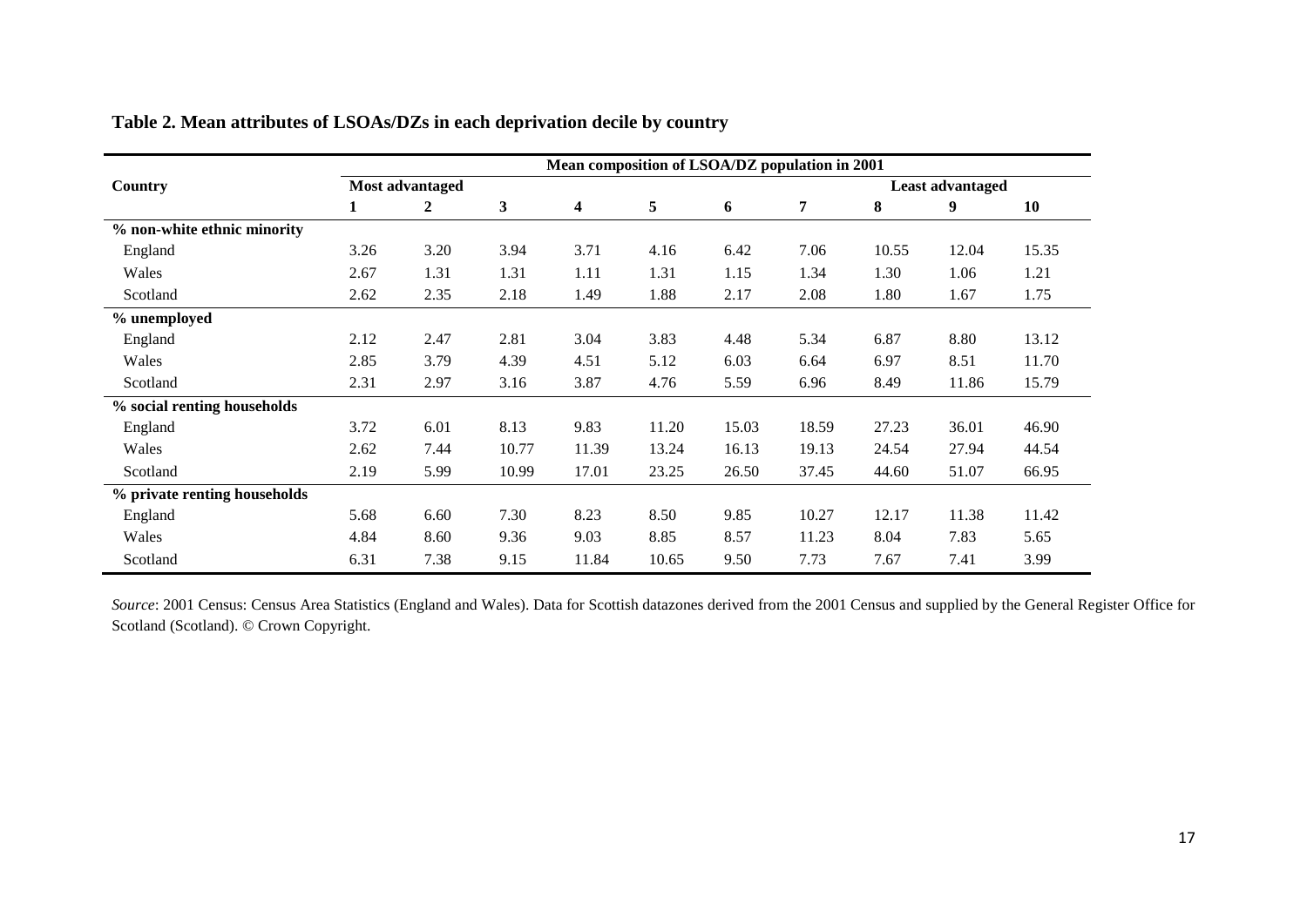| Decile of neighbourhood | <b>Most</b> |       |       |       |       | Decile of neighbourhood advantage at wave $t+1$ |       |       |       | Least     |              |
|-------------------------|-------------|-------|-------|-------|-------|-------------------------------------------------|-------|-------|-------|-----------|--------------|
| advantage at wave t     | -1          | 2     | 3     | 4     | 5     | 6                                               | 7     | 8     | 9     | <b>10</b> | <b>Total</b> |
| Most advantaged         | 35.68       | 15.81 | 14.10 | 9.62  | 6.41  | 6.41                                            | 4.70  | 2.56  | 3.21  | 1.50      | 100          |
| $\overline{2}$          | 18.79       | 30.27 | 15.45 | 10.44 | 6.68  | 6.05                                            | 5.85  | 4.38  | 1.04  | 1.04      | 100          |
| 3                       | 13.25       | 13.68 | 23.5  | 16.24 | 9.19  | 8.55                                            | 6.41  | 3.85  | 3.21  | 2.14      | 100          |
| $\overline{\mathbf{4}}$ | 10.78       | 9.27  | 16.59 | 24.57 | 9.48  | 7.97                                            | 7.76  | 7.33  | 4.31  | 1.94      | 100          |
| $\overline{5}$          | 7.11        | 13.51 | 11.61 | 11.14 | 18.01 | 12.56                                           | 9.95  | 8.29  | 5.45  | 2.37      | 100          |
| 6                       | 6.88        | 9.51  | 8.30  | 8.91  | 11.94 | 21.66                                           | 12.96 | 8.91  | 6.68  | 4.25      | 100          |
| $\overline{7}$          | 4.22        | 8.43  | 8.03  | 9.44  | 11.04 | 13.05                                           | 22.69 | 9.44  | 6.43  | 7.23      | 100          |
| 8                       | 4.16        | 5.35  | 5.74  | 9.70  | 6.73  | 9.90                                            | 12.28 | 24.55 | 12.28 | 9.31      | 100          |
| $\boldsymbol{9}$        | 4.05        | 3.04  | 6.68  | 8.10  | 5.87  | 9.31                                            | 11.74 | 13.56 | 24.09 | 13.56     | 100          |
| Least advantaged        | 1.80        | 2.00  | 3.39  | 3.99  | 2.79  | 5.59                                            | 9.18  | 10.78 | 20.36 | 40.12     | 100          |
| <b>Total</b>            | 10.52       | 10.93 | 11.18 | 11.10 | 8.68  | 10.12                                           | 10.45 | 9.51  | 8.89  | 8.62      | 100          |

# **Table 3. Matrix of changes in neighbourhood decile with mobility**

*Source: BHPS 1991-2008, n=4,793 moves<sup>1</sup>*

*1All selected movers known to have moved between an identified origin and destination neighbourhood*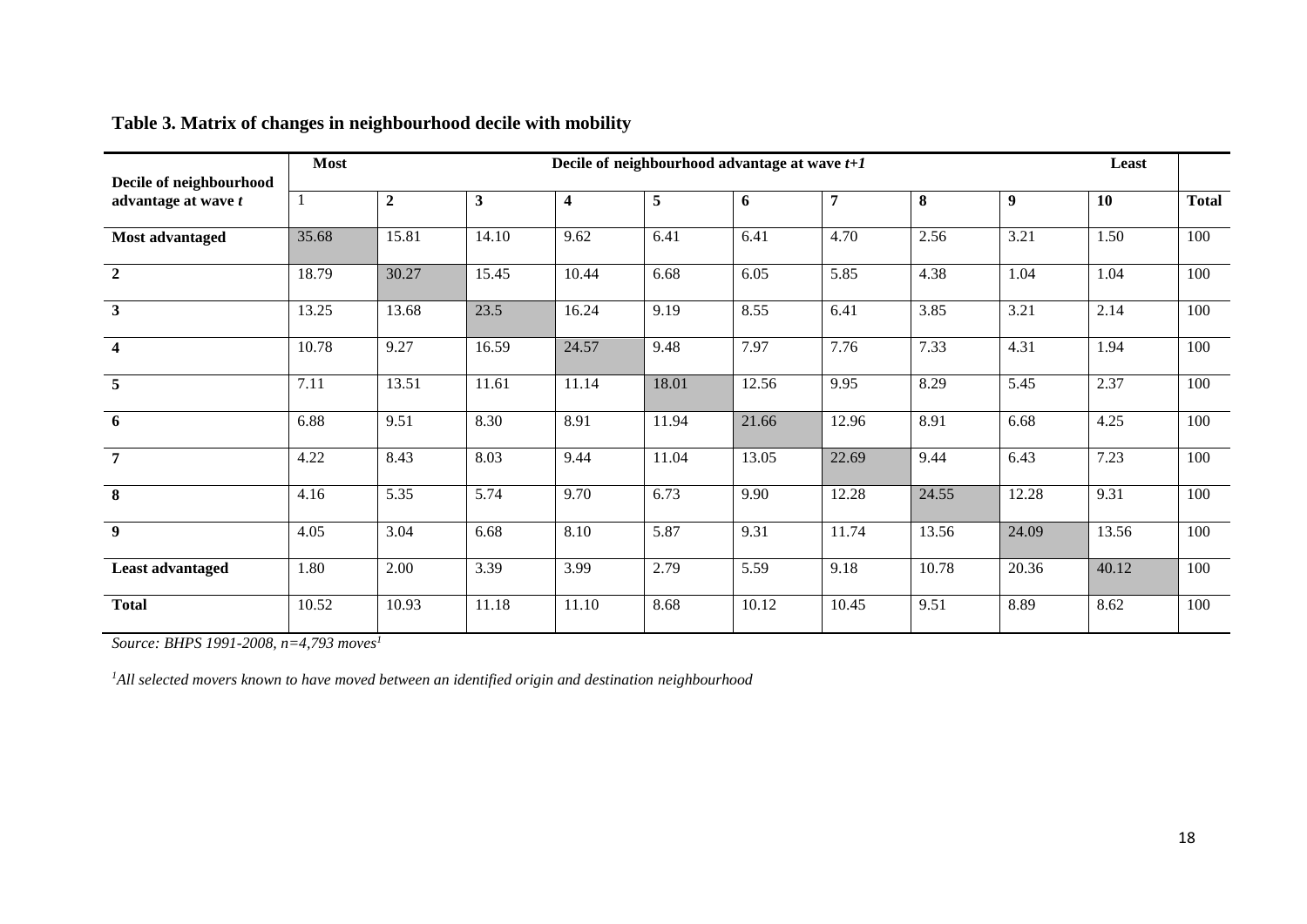|           | More advantaged |  |  |       | <b>Decile</b> |       |       |       | Less advantaged |       |       |  |
|-----------|-----------------|--|--|-------|---------------|-------|-------|-------|-----------------|-------|-------|--|
| Age       |                 |  |  |       |               |       |       |       |                 |       |       |  |
| 16-34     | $\frac{6}{9}$   |  |  | 12.42 | 23.08         | 36.69 | 30.77 | 44.22 | 41.21           | 44.33 | 40.00 |  |
|           | $\mathbf n$     |  |  | 19    | 33            |       |       | 88    | 82              | 90    | 76    |  |
| $35 - 54$ | $\frac{6}{9}$   |  |  | 15.79 | 19.39         | 27.75 | 33.33 | 41.44 | 42.94           | 54.55 | 37.78 |  |
|           | $\mathbf n$     |  |  | 30    | 38            | 48    | 64    |       | 76              | 96    | 68    |  |
| $55+$     | $\frac{0}{0}$   |  |  | S.S   | 17.09         | 35.24 | 38.89 | 36.52 | 40.50           | 47.27 | 42.40 |  |
|           | $\mathbf n$     |  |  |       | 20            |       | 49    | 42    | 49              | 52    | ັບ    |  |

**Table 4a. The percentage of moving individuals by age and origin decile who move up by at least two deciles**

*Note: S.S denotes fewer than 15 cases*

# **Table 4b. The percentage of moving individuals by age and origin decile who move down by at least two deciles**

|           | More advantaged |       |       |       |       |       | <b>Decile</b> |       |      |  | Less advantaged |  |  |
|-----------|-----------------|-------|-------|-------|-------|-------|---------------|-------|------|--|-----------------|--|--|
| Age       |                 |       |       |       |       |       |               |       |      |  | 10              |  |  |
| 16-34     | $\frac{0}{0}$   | 52.27 | 36.09 | 37.25 | 28.67 | 25.90 | 21.89         | 12.06 | 9.05 |  |                 |  |  |
|           | n               | 69    | 48    | 57    | -41   | 36    | 37            | 24    | 18   |  |                 |  |  |
| $35 - 54$ | $\frac{0}{0}$   | 45.09 | 33.48 | 27.89 | 30.61 | 29.48 | 18.75         | 15.47 | 9.60 |  |                 |  |  |
|           | n               | 101   | 78    | 53    | 60    |       | 36            | 28    |      |  |                 |  |  |
| $55+$     | $\frac{0}{0}$   | 48.54 | 37.38 | 38.66 | 28.21 | 20.00 | 19.05         | 13.91 | S.S  |  |                 |  |  |
|           |                 | 50    | 40    | 46    | 33    | 41    | 24            | 16    |      |  |                 |  |  |

*Note: S.S denotes fewer than 15 cases*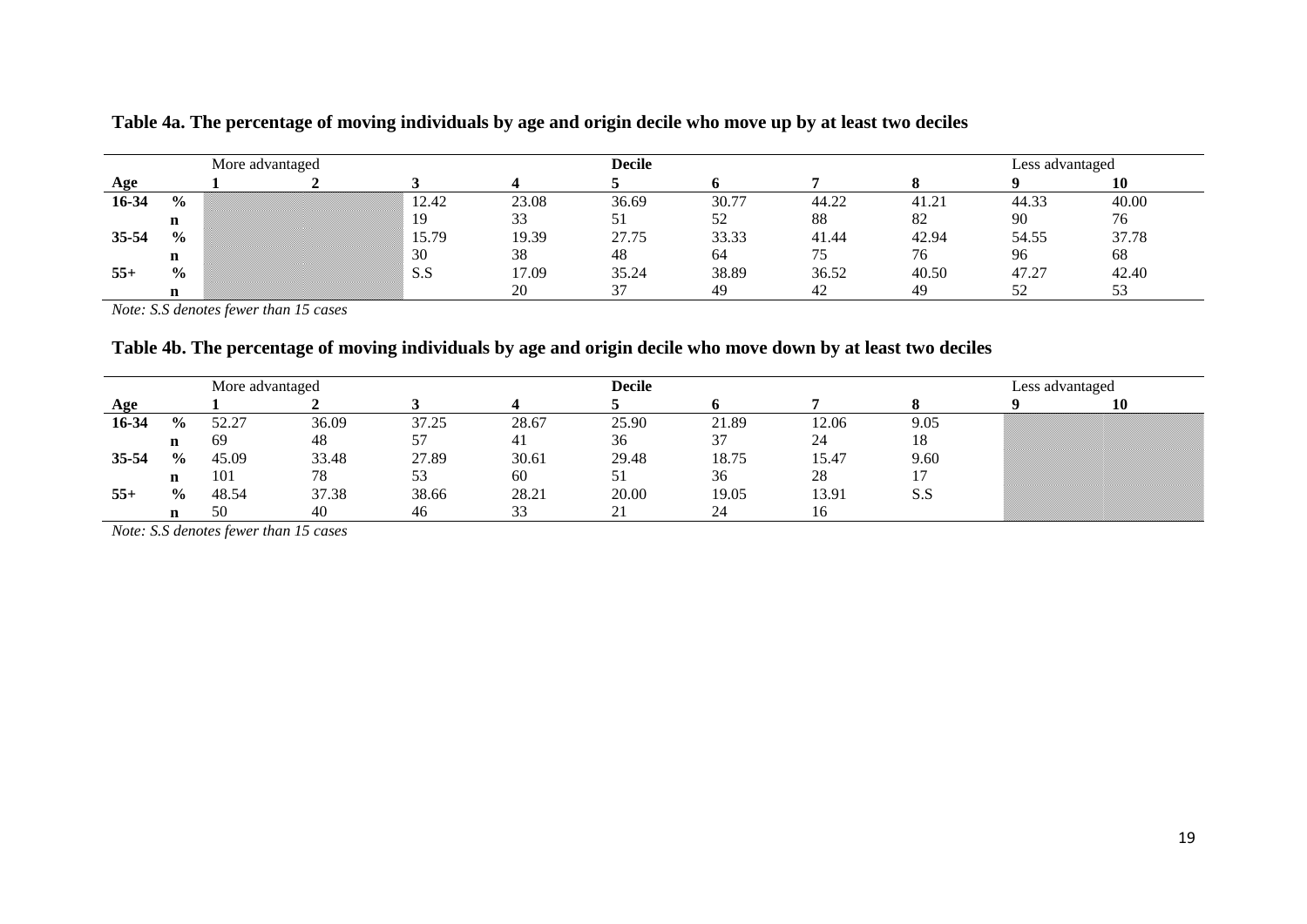| Income       | More advantaged |      |       | <b>Decile</b> |       |                                 |       | Less advantaged |       |
|--------------|-----------------|------|-------|---------------|-------|---------------------------------|-------|-----------------|-------|
| quartile     |                 |      |       |               |       |                                 |       |                 |       |
| Lowest %     |                 | د د  | 13.16 | 28.24         | 26.92 | 38.50                           | 32.98 | 41.40           | 35.88 |
| n            |                 |      |       | $\sim$        | 49    | $\overline{\phantom{a}}$<br>ے ا | 62    | 89              | 94    |
| Highest $\%$ |                 | . 14 | 30.36 | 50.00         | 47.73 | 57.14                           | 51.72 | 59.65           | 51.22 |
| $\mathbf n$  |                 | 24   | 34    | 38            | 42    | 40                              | 30    | 34              | ∠⊥    |

**Table 5a. The percentage of moving individuals by household income quartile and origin decile who move up by at least two deciles**

*Note: S.S denotes fewer than 15 cases*

## **Table 5b. The percentage of moving individuals by household income quartile and origin decile who move down by at least two deciles**

| Income                           | More advantaged |       |              |       | <b>Decile</b> |                      |       |       | Less advantaged |    |  |
|----------------------------------|-----------------|-------|--------------|-------|---------------|----------------------|-------|-------|-----------------|----|--|
| quartile                         |                 |       |              |       |               |                      |       |       |                 | 10 |  |
| $\frac{6}{10}$<br>Lowest         | 54.12           | 43.68 | 45.05        | 29.82 | 32.06         | 24.18                | 13.90 | 10.11 |                 |    |  |
| n                                | 46              | 38    | 50           | 34    | $+2$          | 44                   | 26    |       |                 |    |  |
| $\frac{6}{10}$<br><b>Highest</b> | 41.22           | 31.10 | 23.57        | 25.00 | S.S           | $\sim$ $\sim$<br>5.9 | S.S   | S.S   |                 |    |  |
| n                                | O.              | ັນ    | $\sim$<br>33 | 28    |               |                      |       |       |                 |    |  |

*Note: S.S denotes fewer than 15 cases*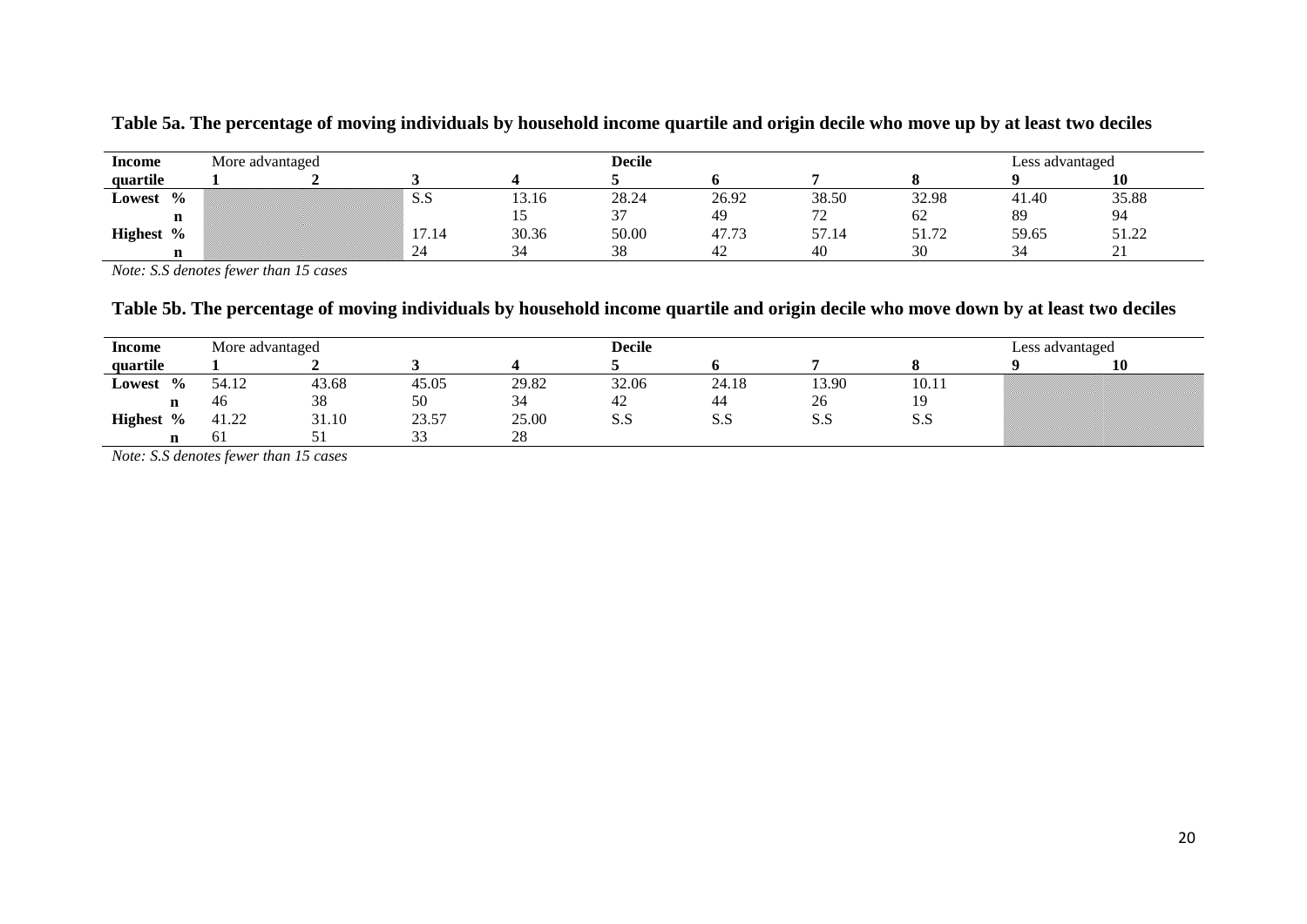| <b>Housing tenure</b>                 | More advantaged |       |       | <b>Decile</b> |       |       |       |       | Less advantaged |
|---------------------------------------|-----------------|-------|-------|---------------|-------|-------|-------|-------|-----------------|
|                                       |                 |       |       |               |       |       |       |       | 10              |
| $\frac{0}{0}$<br><b>Homeowner</b>     |                 | 13.18 | 22.67 | 34.41         | 37.55 | 49.81 | 52.81 | 60.10 | 54.36           |
| n                                     |                 | 39    | 68    | 96            | 104   | 133   | 122   | 119   | 81              |
| $\frac{0}{0}$<br><b>Social renter</b> |                 | S.S   | S.S   | S.S           | 29.41 | 27.83 | 27.07 | 39.44 | 31.40           |
| $\mathbf n$                           |                 |       |       |               | 25    | 32    | 36    |       | 81              |
| <b>Private renter</b> %               |                 | 17.14 | 17.27 | 31.71         | 29.20 | 36.45 | 36.97 | 41.90 | 38.46           |
| n                                     |                 | 18    | 19    | 26            | 33    | 39    | 44    | 44    | 30              |

**Table 6a. The percentage of moving individuals by housing tenure and origin decile who move up by at least two deciles**

*Note: S.S denotes fewer than 15 cases*

## **Table 6b. The percentage of moving individuals by housing tenure and origin decile who move down by at least two deciles**

|                         | <b>Housing tenure</b> |       | More advantaged |       | <b>Decile</b> |       |       |       |       | Less advantaged |    |  |
|-------------------------|-----------------------|-------|-----------------|-------|---------------|-------|-------|-------|-------|-----------------|----|--|
|                         |                       |       |                 |       |               |       |       |       |       |                 | 10 |  |
| Homeowner               | $\frac{6}{9}$         | 44.88 | 32.05           | 30.74 | 27.33         | 23.30 | 15.88 | 11.61 | 8.23  |                 |    |  |
|                         | n                     | 162   | 117             | 91    | 82            | 65    | 44    | 31    | 19    |                 |    |  |
| <b>Social renter</b>    | $\frac{0}{0}$         | S.S   | S.S             | 44.00 | 42.50         | 36.54 | 25.88 | 17.39 | 15.79 |                 |    |  |
|                         | n                     |       |                 | 22    |               | 19    | 22    | 20    | 21    |                 |    |  |
| <b>Private renter</b> % |                       | 55.13 | 42.17           | 36.19 | 29.09         | 28.05 | 23.01 | 14.02 | S.S   |                 |    |  |
|                         | n                     | 43    | 35              | 38    | 32            | 23    | 26    |       |       |                 |    |  |

*Note: S.S denotes fewer than 15 cases*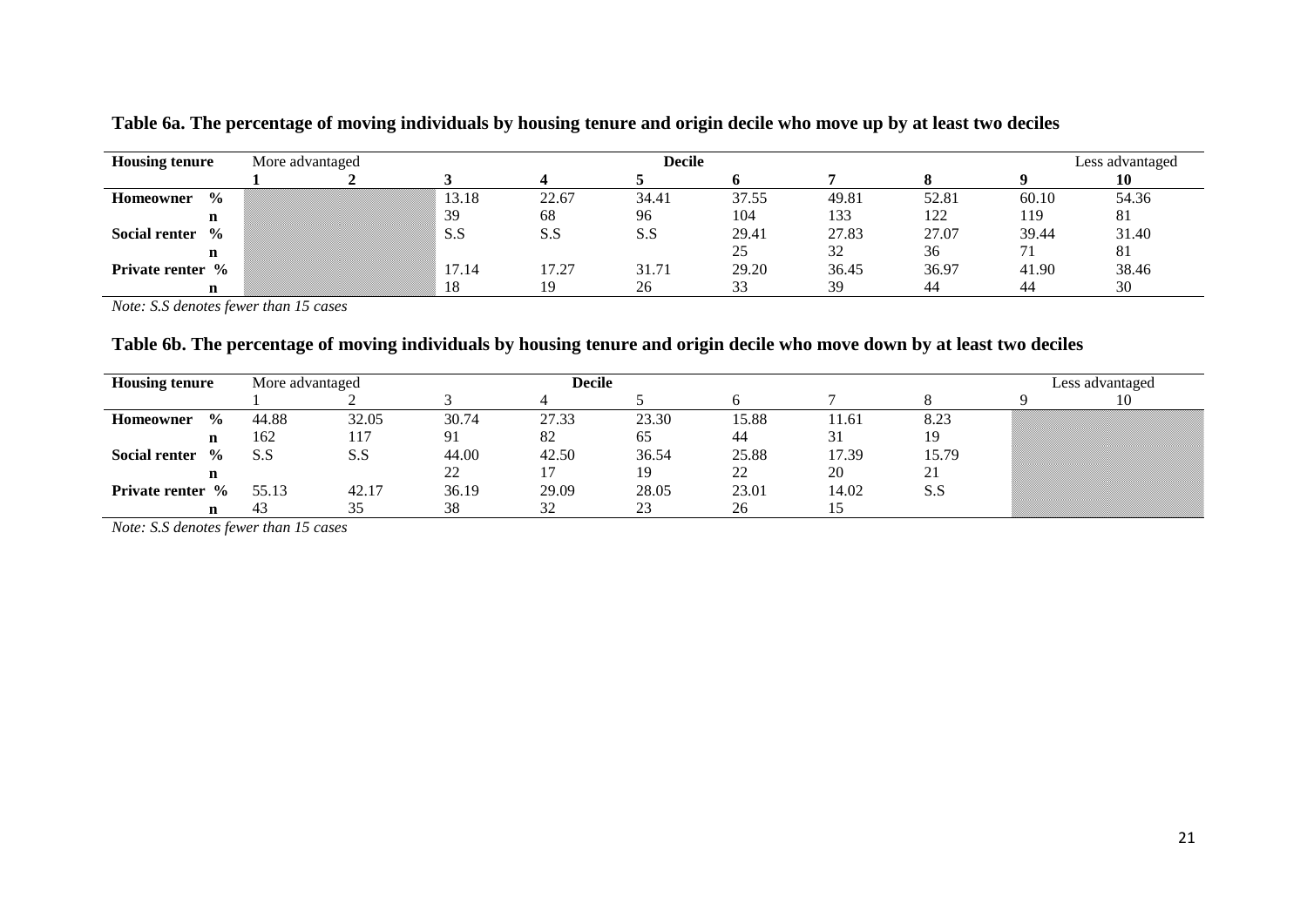| .<br><b>Categorical variable</b>                                                                   |                  | %     |
|----------------------------------------------------------------------------------------------------|------------------|-------|
| Decile of origin neighbourhood                                                                     | <b>Frequency</b> |       |
|                                                                                                    |                  |       |
| Most advantaged                                                                                    | 402              | 9.81  |
| $\overline{\mathbf{c}}$                                                                            | 415              | 10.13 |
| 3                                                                                                  | 405              | 9.89  |
| 4                                                                                                  | 388              | 9.47  |
| 5                                                                                                  | 368              | 8.98  |
| 6                                                                                                  | 411              | 10.03 |
| $\overline{7}$                                                                                     | 436              | 10.64 |
| 8                                                                                                  | 422              | 10.30 |
| 9                                                                                                  | 423              | 10.32 |
| Least advantaged                                                                                   | 427              | 10.42 |
| Female dummy (ref male)                                                                            | 2,352            | 57.41 |
| Non-white ethnic minority dummy (ref white)                                                        | 123              | 3.00  |
| Partnership status $t$ to $t+1$ (ref remain couple)                                                |                  |       |
| Remain single (not cohabiting or married)                                                          | 1,222            | 29.83 |
| Enter couple                                                                                       | 375              | 9.15  |
| Exit couple                                                                                        | 285              | 6.96  |
|                                                                                                    |                  |       |
| Change in n children under 16 $t$ to $t+1$ (ref children never present)<br>Same number of children |                  |       |
|                                                                                                    | 1,188            | 29.00 |
| Increased number of children                                                                       | 285              | 6.96  |
| Decreased number of children                                                                       | 254              | 6.20  |
| Education level (ref very low qualifications)                                                      |                  |       |
| Low (basic secondary school level eg. GCSE)                                                        | 1,014            | 24.75 |
| Medium (higher school/further education qualifications eg. A level)                                | 1,542            | 37.64 |
| High (university degree and above)                                                                 | 654              | 15.96 |
| Change in employment status $t$ to $t+1$ (ref always employed)                                     |                  |       |
| Not employed                                                                                       | 1,270            | 31.00 |
| Enter employment                                                                                   | 192              | 4.69  |
| Exit employment                                                                                    | 249              | 6.08  |
| Housing tenure change $t$ to $t+1$ (ref remain owner)                                              |                  |       |
| Remain social renter                                                                               | 557              | 13.60 |
| Remain private renter                                                                              | 374              | 9.13  |
| Own-social rent                                                                                    | 155              | 3.78  |
| Own-private rent                                                                                   | 361              | 8.81  |
| Social rent-own                                                                                    | 148              | 3.61  |
| Social rent-private rent                                                                           | 120              | 2.93  |
| Private rent-own                                                                                   | 379              | 9.25  |
| Private rent-social rent                                                                           | 142              | 3.47  |
| Moved >30km dummy (ref moved<30km)                                                                 | 677              | 16.52 |
| Year of interview (ref 2007-8)                                                                     |                  |       |
| 1991-2                                                                                             | 612              | 14.94 |
| 1993-4                                                                                             | 552              | 13.47 |
| 1995-6                                                                                             | 494              | 12.06 |
| 1997-8                                                                                             | 417              | 10.18 |
| 1999-0                                                                                             | 531              | 12.96 |
| 2001-2                                                                                             | 590              | 14.40 |
|                                                                                                    |                  |       |
| 2003-4                                                                                             | 400              | 9.76  |
| 2005-6                                                                                             | 372              | 9.08  |
| <b>Continuous variable</b>                                                                         | <b>Mean</b>      | S.D   |
| Age                                                                                                | 42.76            | 15.60 |
| Real household income £/10,000 (2005 prices)                                                       | 2.70             | 2.13  |
| Mean real local authority house prices (2005 prices)                                               | 100.26           | 51.59 |
| Regional unemployment rate (16-64 year olds)                                                       | 7.04             | 2.27  |
| % social renting in region                                                                         | 22.29            | 6.29  |

**Table 7. Summary statistics for the sample of movers (n=4,097)**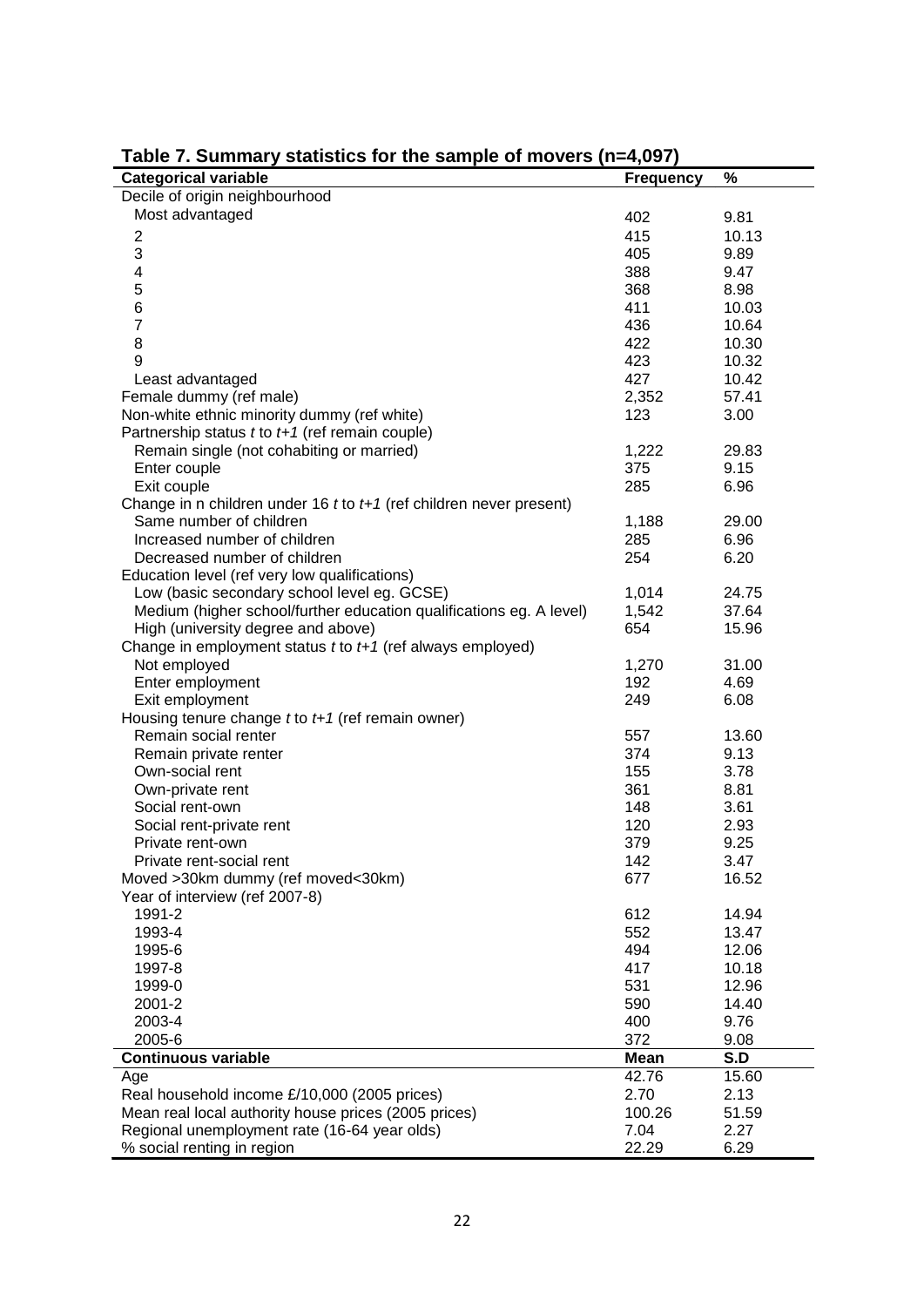|                                                               | Least advantaged 30% |           | Middle 40% |          | Most advantaged 30% |           |
|---------------------------------------------------------------|----------------------|-----------|------------|----------|---------------------|-----------|
|                                                               | Coeff.               | <b>SE</b> | Coeff.     | $\rm SE$ | Coeff.              | <b>SE</b> |
| Age                                                           | $-0.064$             | 0.177     | $0.261**$  | 0.121    | $-0.143$            | 0.148     |
| Age squared                                                   | $-0.001$             | 0.002     | $-0.003**$ | 0.001    | 0.001               | 0.002     |
| Female (ref male)                                             | $-1.549$             | 1.026     | $-0.279$   | 0.665    | 0.413               | 0.589     |
| Ethnic minority (ref white)                                   | 1.825                | 2.414     | 0.011      | 1.877    | 0.091               | 1.605     |
| Partnership status $t$ to $t+1$ (ref remained couple)         |                      |           |            |          |                     |           |
| Remained single                                               | $2.932**$            | 1.158     | 0.618      | 0.785    | $1.909**$           | 0.816     |
| Enter couple                                                  | $2.853*$             | 1.545     | 1.298      | 1.010    | 0.847               | 1.130     |
| Exit couple                                                   | $3.546*$             | 1.993     | 2.487**    | 1.221    | $-0.499$            | 1.051     |
| Change in n children $\langle 16 \rangle$ (ref never present) |                      |           |            |          |                     |           |
| Same number of children                                       | $-0.045$             | 1.184     | $-0.560$   | 0.766    | $-1.648**$          | 0.664     |
| Increased children                                            | 1.676                | 1.821     | $-1.886*$  | 1.099    | $-1.542$            | 1.074     |
| Decreased children                                            | 2.452                | 2.218     | $-0.923$   | 1.104    | $-0.049$            | 1.511     |
| Education level (ref very low)                                |                      |           |            |          |                     |           |
| Low                                                           | $-2.452*$            | 1.402     | $-0.286$   | 0.982    | $-1.346$            | 1.077     |
| Medium                                                        | $-3.259**$           | 1.544     | $-0.686$   | 0.926    | $-1.552$            | 0.995     |
| High                                                          | $-5.200**$           | 1.847     | $-1.555$   | 1.144    | $-3.015**$          | 1.066     |
| Employment status $t$ to $t+1$ (ref employed)                 |                      |           |            |          |                     |           |
| Not employed                                                  | $2.583*$             | 1.356     | $1.763*$   | 0.902    | 0.490               | 0.894     |
| Entered employment                                            | 3.223                | 2.169     | 0.191      | 1.309    | $-1.791$            | 1.139     |
| Exited employment                                             | 1.110                | 2.138     | 1.198      | 1.217    | 0.072               | 1.051     |
| Household income $(\text{\pounds}10,000)$                     | $-0.098$             | 0.341     | $-0.259$   | 0.213    | $-0.108$            | 0.116     |
| Housing tenure t to $t+1$ (ref owner)                         |                      |           |            |          |                     |           |
| Social renter                                                 | 12.744***            | 1.478     | 7.377***   | 1.225    | 6.486***            | 1.963     |
| Private renter                                                | $3.022*$             | 1.576     | 1.734*     | 1.040    | 1.364               | 1.151     |
| Own-social rent                                               | 11.804***            | 2.390     | 8.473***   | 1.573    | 8.470**             | 2.629     |
| Own-private rent                                              | 1.650                | 2.105     | 1.302      | 0.974    | 2.148**             | 0.915     |
| Social rent-own                                               | $5.737**$            | 1.926     | 2.668*     | 1.475    | 1.472               | 2.408     |
| Social rent-private rent                                      | 6.539**              | 2.146     | 5.099      | 3.267    | 1.019               | 2.290     |

**Table 8: Random effects linear regression models of destination neighbourhood IMD score following a move by level of neighbourhood advantage of the origin neighbourhood**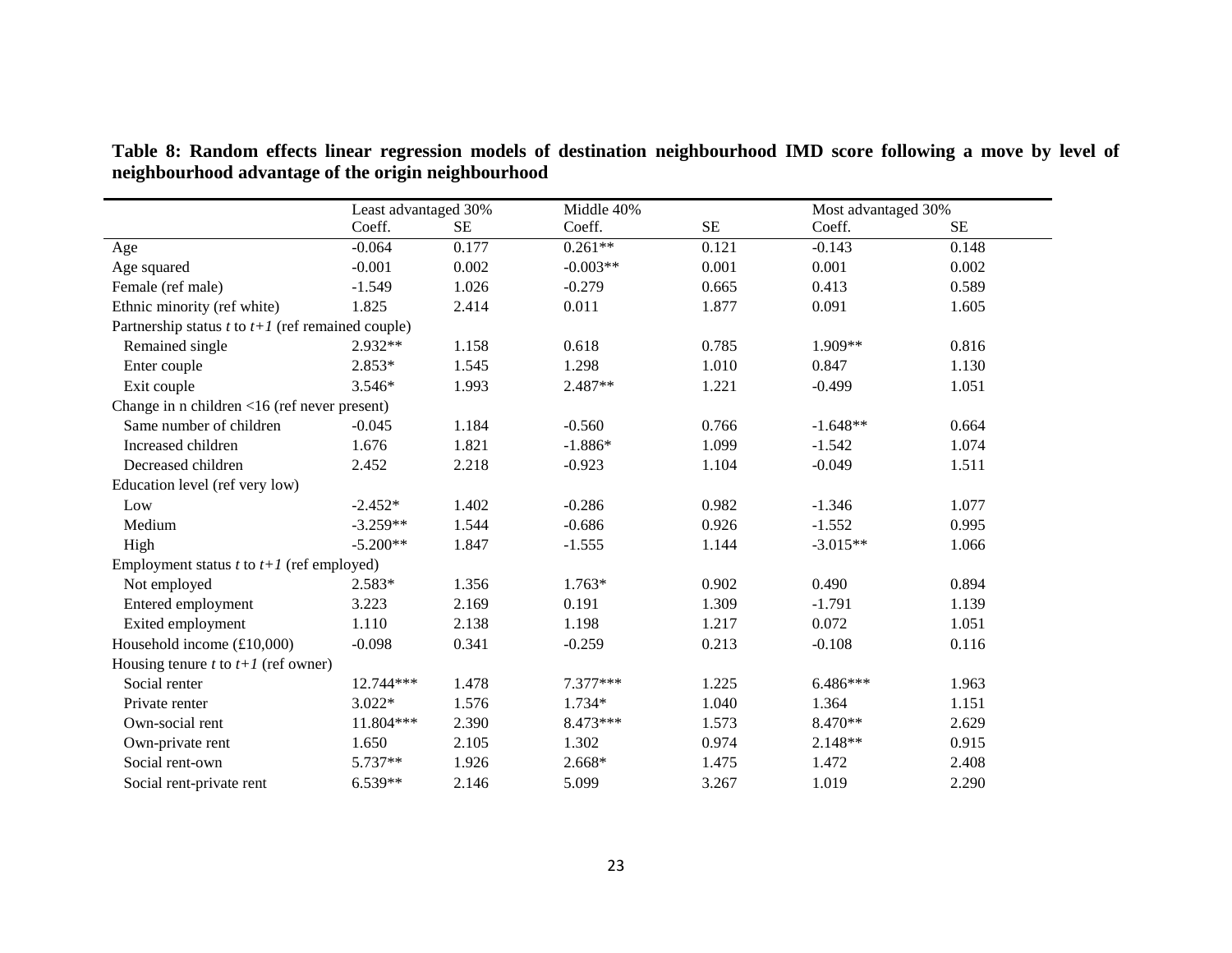| Private rent-own                    | $4.032**$    | 1.641        | 1.716        | 1.045        | 0.587      | 0.781        |
|-------------------------------------|--------------|--------------|--------------|--------------|------------|--------------|
| Private rent-social rent            | 13.784***    | 2.294        | $8.152***$   | 2.337        | $7.244**$  | 3.625        |
| Moved>30km dummy                    | $-8.429***$  | 1.340        | $-0.057$     | 0.802        | 4.944***   | 0.826        |
| Mean local real house price         | $-0.042**$   | 0.016        | $-0.046***$  | 0.008        | $-0.019**$ | 0.007        |
| Regional unemployment rate          | 1.314***     | 0.390        | 1.800***     | 0.322        | 0.056      | 0.364        |
| Percent social renting in region    | $-0.303**$   | 0.099        | $-0.219**$   | 0.068        | 0.073      | 0.090        |
| Year of interview (ref 2007-8)      |              |              |              |              |            |              |
| 1991-2                              | $-11.221***$ | 3.333        | $-11.111***$ | 2.210        | $-3.255$   | 2.116        |
| 1993-4                              | $-12.076***$ | 3.538        | $-12.106***$ | 2.351        | $-1.286$   | 2.457        |
| 1995-6                              | $-8.707**$   | 3.287        | $-9.408***$  | 2.232        | $-3.731**$ | 1.827        |
| 1997-8                              | $-7.680**$   | 2.931        | $-5.504**$   | 2.083        | $-2.858$   | 1.754        |
| 1999-2000                           | $-7.618**$   | 2.894        | $-4.086**$   | 1.948        | $-1.258$   | 1.590        |
| 2001-2                              | $-5.248*$    | 2.943        | $-1.971$     | 1.947        | $-1.227$   | 1.584        |
| 2003-4                              | $-3.399$     | 2.813        | 1.096        | 1.839        | 0.210      | 1.652        |
| $2005 - 6$                          | $-2.175$     | 2.868        | 1.249        | 1.861        | 1.045      | 1.565        |
| Constant                            | 38.669***    | 6.164        | 14.778***    | 4.167        | 18.683***  | 4.664        |
| Rho (individual variance component) |              | 0.012        |              | 0.463        |            | 0.362        |
| Overall $r^2$                       |              | 0.217        |              | 0.141        |            | 0.156        |
| Wald $chi2$ (degrees of freedom)    |              | 343.978 (37) |              | 191.383 (37) |            | 156.817 (37) |
| N person-years (n individuals)      |              | 1272 (921)   |              | 1603 (1185)  |            | 1222 (899)   |

\* *p*<0.1, \*\* *p*<0.05, \*\*\* *p*<0.001 Panel robust standard errors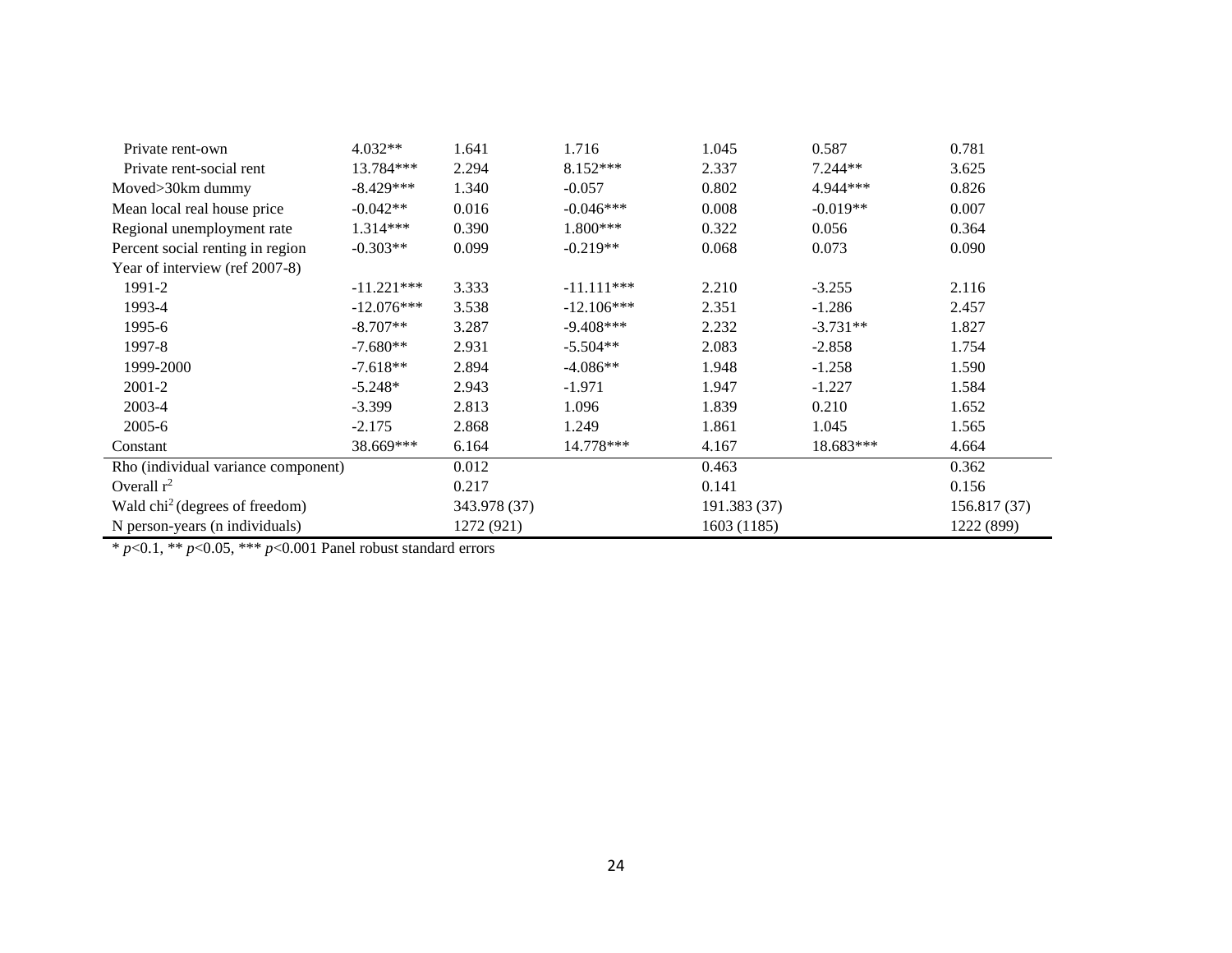

**Figure 1. Box plot of English LSOA IMD 2004 scores by decile**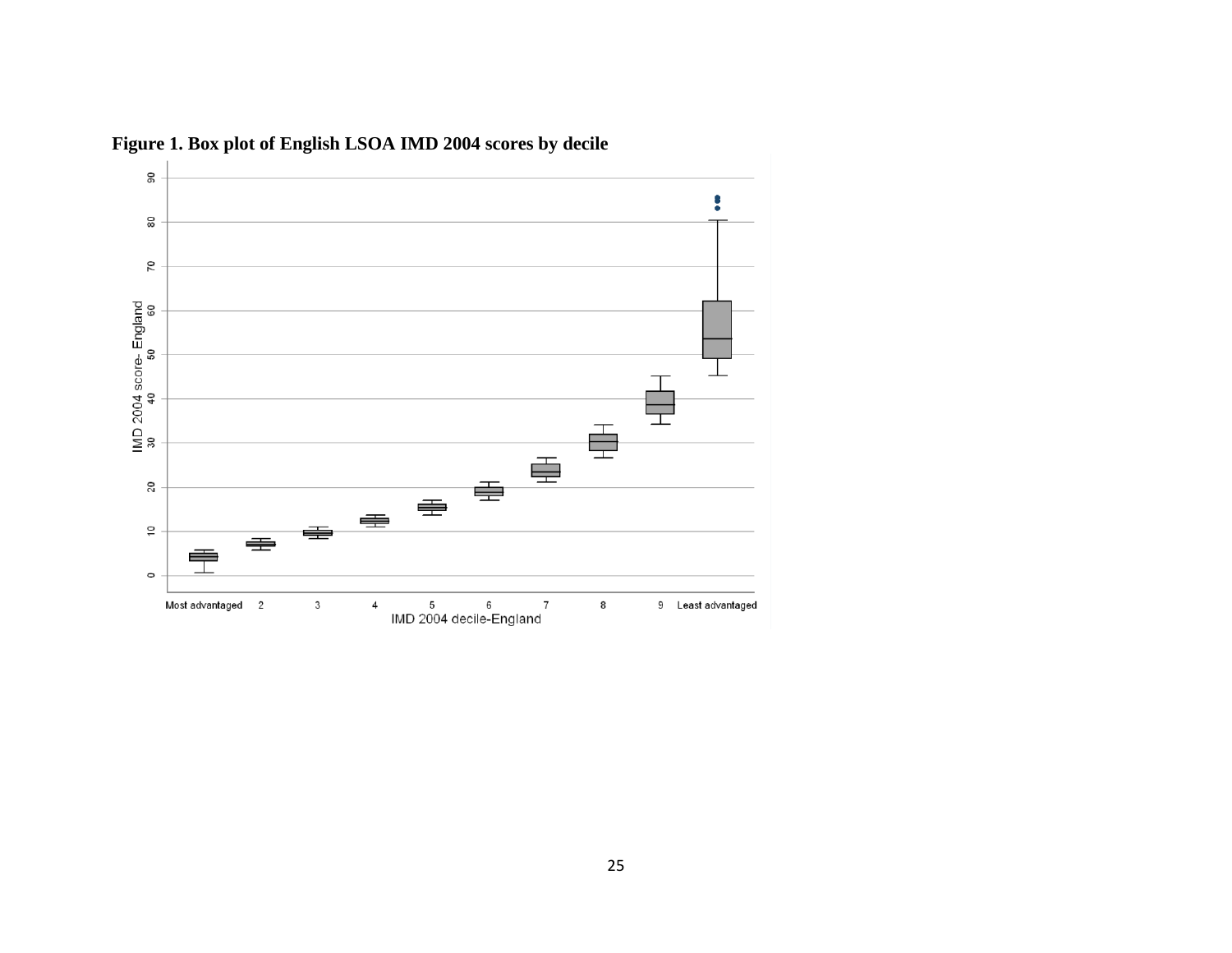

**Figure 2. Change in IMD score by IMD score of origin decile for homeowners and social renters (pooled countries with English decile lines)**

*Note: Error introduced to protect the confidentiality of survey participants*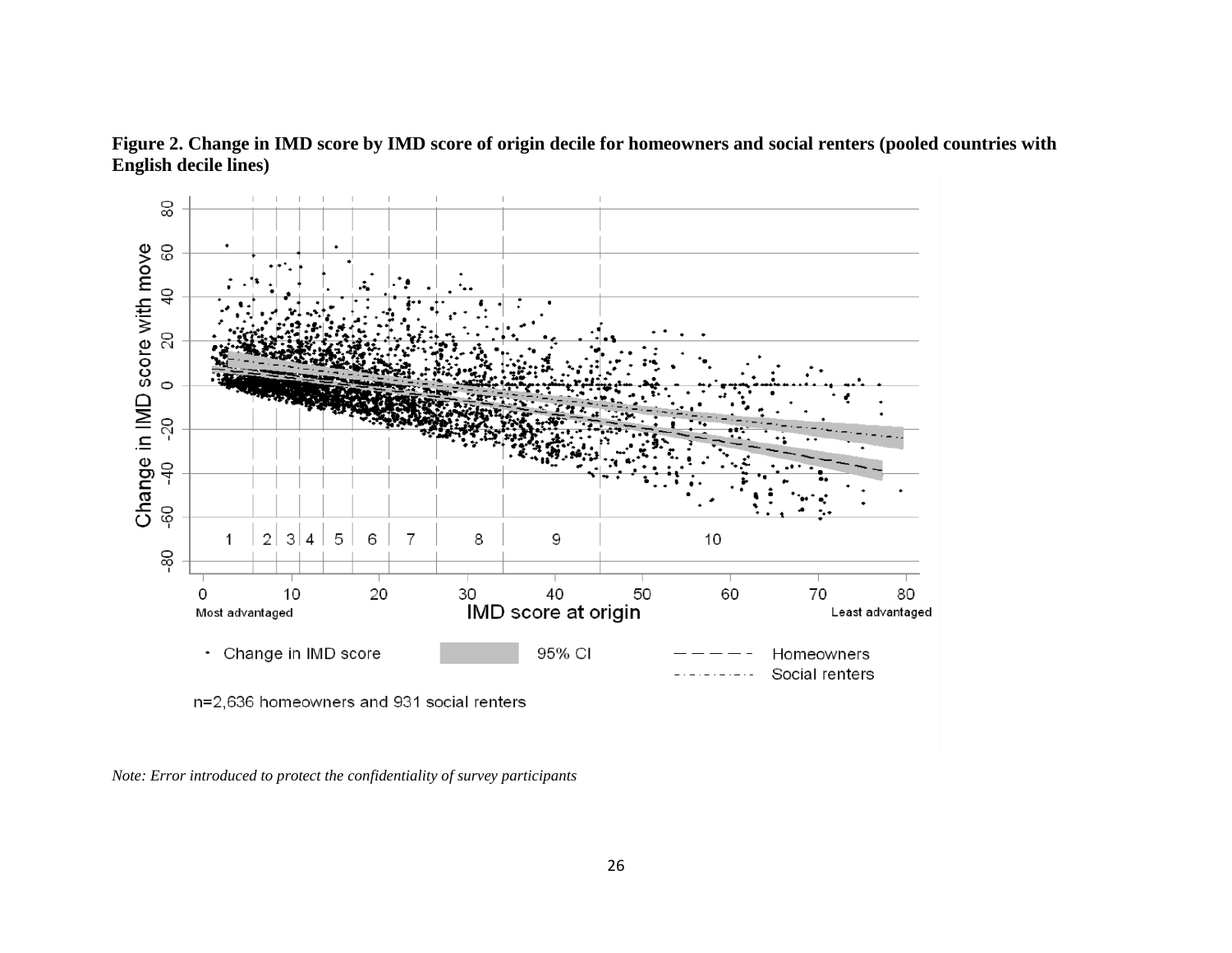|                                                | <b>Full sample</b> |       | Under 35     |           |                             |       |
|------------------------------------------------|--------------------|-------|--------------|-----------|-----------------------------|-------|
|                                                | <b>Coeff</b>       | SE    | <b>Coeff</b> | <b>SE</b> | 35 and over<br><b>Coeff</b> | SE    |
| Age                                            | $-0.064$           | 0.177 | $-0.803$     | 2.128     | $-0.045$                    | 0.349 |
| Age squared                                    | $-0.001$           | 0.002 | 0.012        | 0.039     | $-0.001$                    | 0.003 |
| Female dummy                                   | $-1.549$           | 1.026 | $-1.879$     | 1.617     | $-1.486$                    | 1.318 |
| Ethnic minority dummy (ref ethnic)             | 1.825              | 2.414 | $-0.607$     | 2.813     | 5.767                       | 4.209 |
| Couple status $t$ to $t+1$ (ref couple)        |                    |       |              |           |                             |       |
| Remained single                                | 2.932**            | 1.158 | 4.836**      | 1.887     | 2.077                       | 1.486 |
| Entered couple                                 | $2.853*$           | 1.545 | 5.971**      | 2.179     | $-1.384$                    | 2.251 |
| Exited couple                                  | 3.546*             | 1.993 | 4.006        | 2.609     | 3.905                       | 3.236 |
| Presence of children t to $t+1$ (ref never)    |                    |       |              |           |                             |       |
| Same number of children                        | $-0.045$           | 1.184 | 2.047        | 1.918     | 0.500                       | 1.765 |
| Increased children                             | 1.676              | 1.821 | 3.600        | 2.581     | 3.754                       | 2.862 |
| Decreased children                             | 2.452              | 2.218 | 6.054        | 4.149     | 1.425                       | 2.465 |
| Education level (ref v low)                    |                    |       |              |           |                             |       |
| Low                                            | $-2.452*$          | 1.402 | $-1.397$     | 2.480     | $-2.505$                    | 1.687 |
| Medium                                         | $-3.259**$         | 1.544 | $-2.544$     | 2.676     | $-3.699**$                  | 1.885 |
| High                                           | $-5.200**$         | 1.847 | $-5.609*$    | 3.098     | $-4.347*$                   | 2.542 |
| Employment status <i>t</i> to $t+1$ (ref emp.) |                    |       |              |           |                             |       |
| Not employed                                   | 2.583*             | 1.356 | 2.612        | 2.378     | 2.472                       | 1.708 |
| Entered employment                             | 3.223              | 2.169 | $-0.256$     | 2.700     | 10.106**                    | 4.069 |
| Exited employment                              | 1.110              | 2.138 | 1.611        | 2.982     | 0.529                       | 2.916 |
| Household income/10,000                        | $-0.098$           | 0.341 | $-0.352$     | 0.552     | $-0.192$                    | 0.404 |
| Housing tenure $t$ to $t+1$ (ref owner)        |                    |       |              |           |                             |       |
| Social renter                                  | 12.744***          | 1.478 | 9.297***     | 2.546     | 13.603***                   | 1.767 |
| Private renter                                 | $3.022*$           | 1.576 | 2.523        | 2.380     | 1.646                       | 2.344 |
| Own-social rent                                | 11.804***          | 2.390 | 7.001        | 5.621     | 12.195***                   | 2.753 |
| Own-private rent                               | 1.650              | 2.105 | 3.066        | 3.406     | 0.152                       | 2.482 |
| Social rent-own                                | 5.737**            | 1.926 | 1.360        | 3.039     | 7.857**                     | 2.490 |
| Social rent-rent                               | $6.539**$          | 2.146 | 3.899        | 3.369     | 7.385**                     | 2.930 |
| Private rent-own                               | $4.032**$          | 1.641 | $6.565**$    | 2.086     | $-1.538$                    | 2.381 |

**Table A1. Age disaggregated random effects models of neighbourhood deprivation after a move from the least advantaged 30% of neighbourhoods**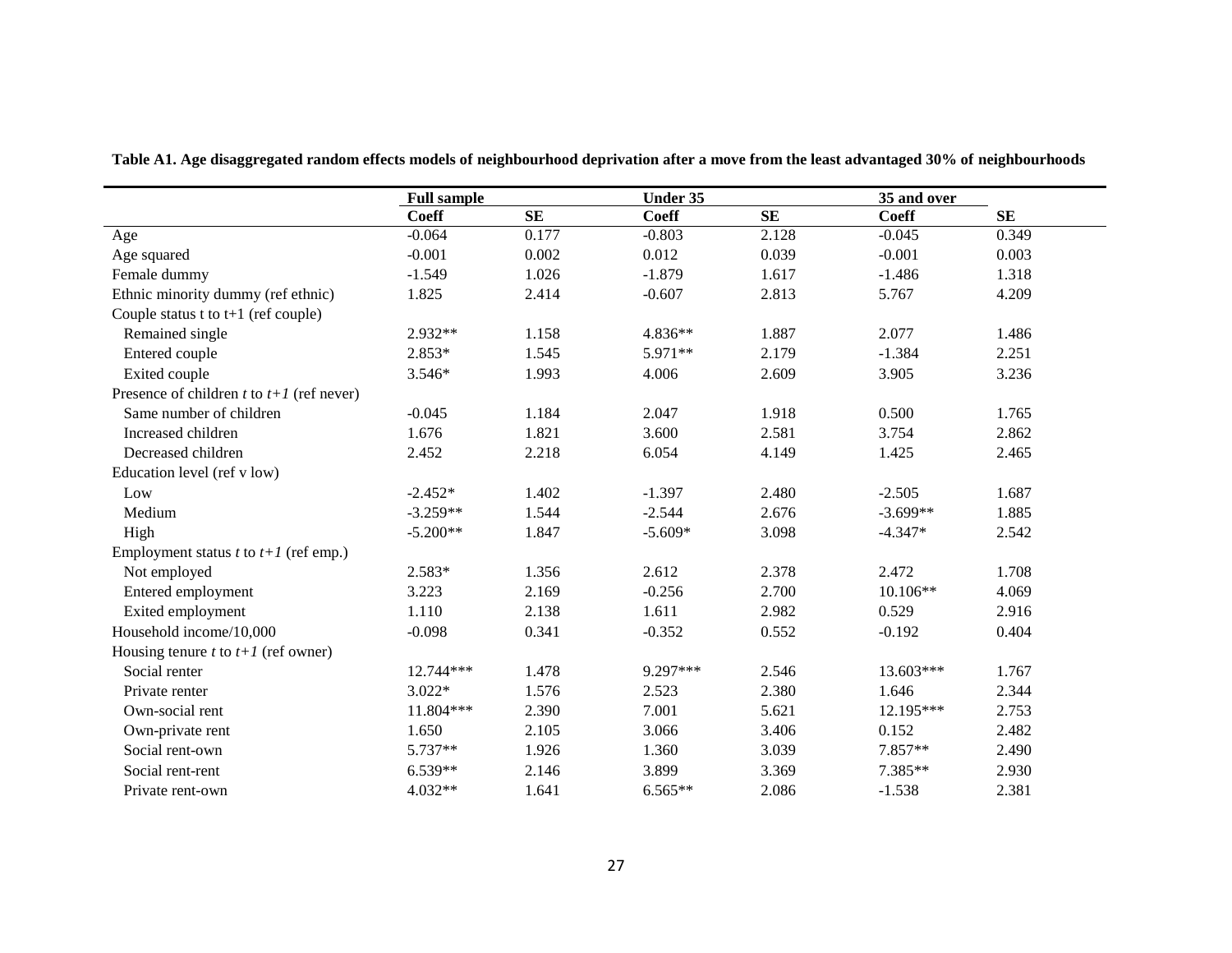| Private rent-social rent          | 13.784***    | 2.294 | 13.140***   | 3.318  | 13.052***   | 3.090  |
|-----------------------------------|--------------|-------|-------------|--------|-------------|--------|
| Moved >30km dummy                 | $-8.429***$  | 1.340 | $-6.582**$  | 2.077  | $-9.930***$ | 1.587  |
| Mean local house price/1000 $(E)$ | $-0.042**$   | 0.016 | $-0.023$    | 0.038  | $-0.040**$  | 0.016  |
| Regional unemployment rate        | 1.314***     | 0.390 | 1.366**     | 0.583  | 0.987*      | 0.576  |
| % stock social rented in region   | $-0.303**$   | 0.099 | $-0.198$    | 0.146  | $-0.325**$  | 0.144  |
| Year of interview (ref 2007-8)    |              |       |             |        |             |        |
| 1991-2                            | $-11.221***$ | 3.333 | $-22.870**$ | 7.093  | $-5.669$    | 4.043  |
| 1993-4                            | $-12.076***$ | 3.538 | $-20.871**$ | 7.618  | $-10.458**$ | 4.131  |
| 1995-6                            | $-8.707**$   | 3.287 | $-16.263**$ | 6.982  | $-9.049**$  | 3.739  |
| 1997-8                            | $-7.680**$   | 2.931 | $-16.184**$ | 6.833  | $-8.028**$  | 3.256  |
| 1999-0                            | $-7.618**$   | 2.894 | $-17.308**$ | 6.743  | $-7.081**$  | 3.179  |
| 2001-2                            | $-5.248*$    | 2.943 | $-13.651**$ | 6.354  | $-5.741*$   | 3.099  |
| 2003-4                            | $-3.399$     | 2.813 | $-11.926*$  | 6.542  | $-3.318$    | 3.028  |
| 2005-6                            | $-2.175$     | 2.868 | $-13.209*$  | 7.195  | $-1.648$    | 3.140  |
| Constant                          | 38.669***    | 6.164 | 52.795*     | 29.893 | 41.113***   | 11.557 |
| Rho                               | 0.012        |       | 0.154       |        | 0.045       |        |
| Overall $r^2$                     | 0.217        |       | 0.218       |        | 0.259       |        |
| Chi <sup>2</sup>                  | 343.978      |       | 159.093     |        | 290.065     |        |
| Degrees of freedom                | 37.000       |       | 37.000      |        | 37.000      |        |
| N                                 | 1272.000     |       | 529.000     |        | 743.000     |        |
| N clusters                        | 921.000      |       | 358.000     |        | 605.000     |        |

\* *p*<0.1, \*\* *p*<0.05, \*\*\* *p*<0.001 Panel robust standard errors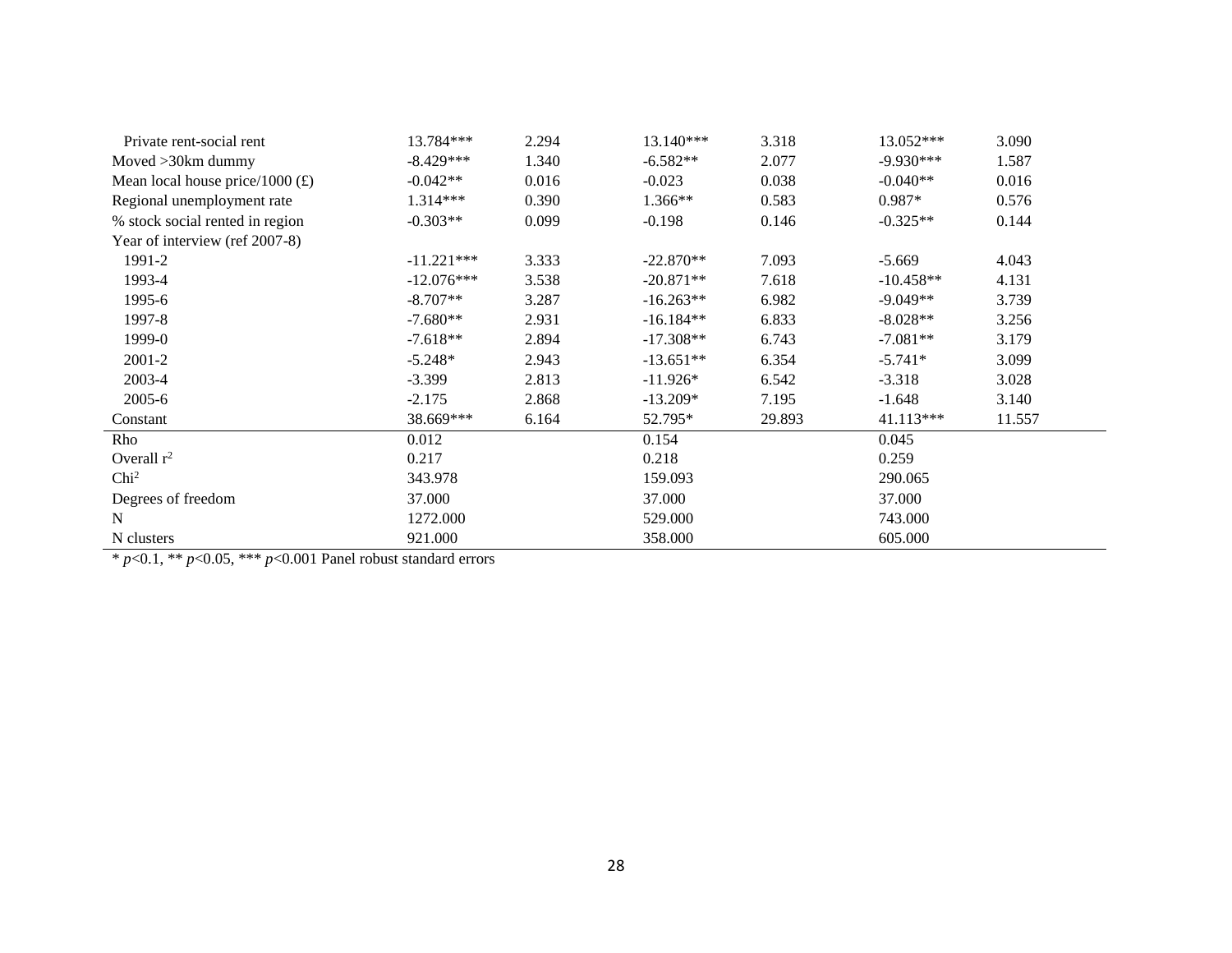**Table A2. Age disaggregated random effects models of neighbourhood deprivation after a move from the middle 40% of neighbourhoods**

|                                                      | <b>Full sample</b> |            | Under 35     |       |              |       |
|------------------------------------------------------|--------------------|------------|--------------|-------|--------------|-------|
|                                                      | <b>Coeff</b>       | ${\bf SE}$ | <b>Coeff</b> | SE    | <b>Coeff</b> | SE    |
| Age                                                  | $0.261**$          | 0.121      | $-0.036$     | 1.452 | 0.310        | 0.231 |
| Age squared                                          | $-0.003**$         | 0.001      | 0.001        | 0.026 | $-0.004*$    | 0.002 |
| Female dummy                                         | $-0.279$           | 0.665      | $-0.716$     | 1.152 | 0.014        | 0.839 |
| Ethnic minority dummy (ref white)                    | 0.011              | 1.877      | $-0.531$     | 3.025 | 0.370        | 2.132 |
| Couple status $t$ to $t+1$ (ref couple)              |                    |            |              |       |              |       |
| Remained single                                      | 0.618              | 0.785      | 0.941        | 1.430 | 0.448        | 0.930 |
| Entered couple                                       | 1.298              | 1.010      | 1.299        | 1.506 | 0.759        | 1.411 |
| Exited couple                                        | 2.487**            | 1.221      | 1.282        | 2.014 | 2.591        | 1.583 |
| Presence of children t to $t+1$ (ref never)          |                    |            |              |       |              |       |
| Same number of children                              | $-0.560$           | 0.766      | $-1.155$     | 1.263 | 0.103        | 1.060 |
| Increased children                                   | $-1.886*$          | 1.099      | $-1.725$     | 1.697 | $-1.977$     | 1.426 |
| Decreased children                                   | $-0.923$           | 1.104      | 2.096        | 2.503 | $-1.619$     | 1.295 |
| Education level (ref very low)                       |                    |            |              |       |              |       |
| Low                                                  | $-0.286$           | 0.982      | $-1.102$     | 2.207 | $-0.535$     | 1.127 |
| Medium                                               | $-0.686$           | 0.926      | $-3.381$     | 2.107 | 0.433        | 1.040 |
| High                                                 | $-1.555$           | 1.144      | $-3.286$     | 2.433 | $-1.795$     | 1.325 |
| Employment status <i>t</i> to $t+1$ (ref emp.)       |                    |            |              |       |              |       |
| Not employed                                         | $1.763*$           | 0.902      | 0.995        | 1.560 | $2.211*$     | 1.140 |
| Entered employment                                   | 0.191              | 1.309      | $-0.550$     | 2.046 | 1.562        | 2.021 |
| Exited employment                                    | 1.198              | 1.217      | 1.387        | 2.125 | 1.050        | 1.517 |
| Household income                                     | $-0.259$           | 0.213      | 0.199        | 0.263 | $-0.594***$  | 0.154 |
| Housing tenure $t$ to $t+1$ (ref owner)              |                    |            |              |       |              |       |
| Social renter                                        | 7.377***           | 1.225      | $5.100**$    | 2.136 | 8.991***     | 1.462 |
| Private renter                                       | $1.734*$           | 1.040      | 1.819        | 1.584 | 2.011        | 1.410 |
| Own-social rent                                      | 8.473***           | 1.573      | 11.028**     | 3.453 | 7.993***     | 1.708 |
| Own-private rent                                     | 1.302              | 0.974      | 1.757        | 1.711 | 1.532        | 1.171 |
| Social rent-own                                      | $2.668*$           | 1.475      | 0.785        | 2.407 | 2.645        | 1.797 |
| Social rent-private rent                             | 5.099              | 3.267      | $-0.442$     | 3.146 | 10.277**     | 4.612 |
| Private rent-own                                     | 1.716              | 1.045      | 2.049        | 1.763 | 1.113        | 1.202 |
| Private rent-social rent                             | $8.152***$         | 2.337      | 5.287        | 3.599 | 11.448***    | 3.165 |
| Moved > 30km dummy                                   | $-0.057$           | 0.802      | $-1.232$     | 1.463 | 0.698        | 0.969 |
| Mean local house price $(\text{\textsterling}1,000)$ | $-0.046***$        | 0.008      | $-0.047**$   | 0.017 | $-0.049***$  | 0.009 |
| Regional unemployment rate                           | 1.800***           | 0.322      | 1.769***     | 0.524 | 1.930***     | 0.433 |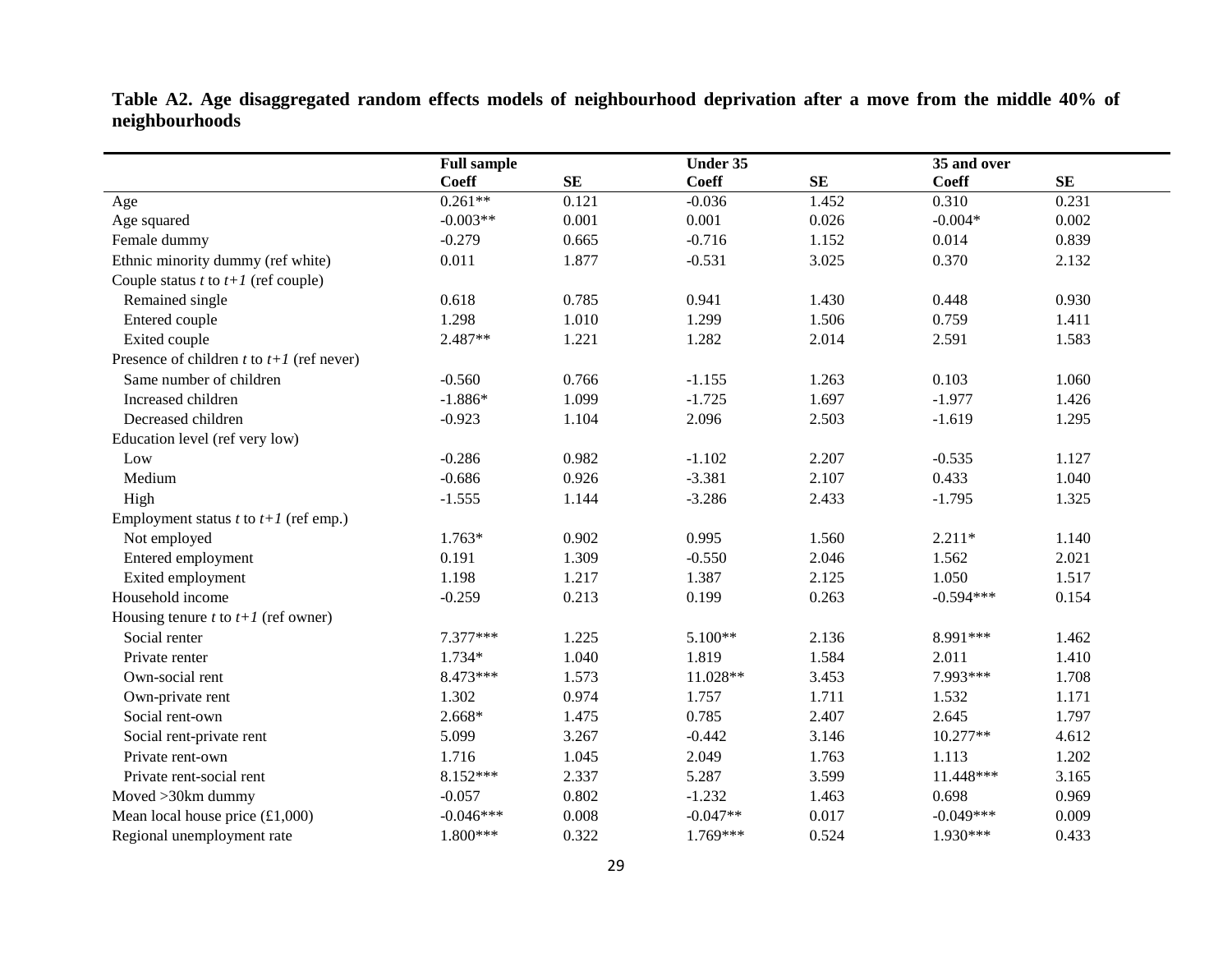| % stock social rented in region | $-0.219**$   | 0.068 | $-0.181*$   | 0.102  | $-0.282**$   | 0.097 |
|---------------------------------|--------------|-------|-------------|--------|--------------|-------|
| Year of interview (ref 2007-8)  |              |       |             |        |              |       |
| 1991-2                          | $-11.111***$ | 2.210 | $-11.204**$ | 5.193  | $-12.563***$ | 2.553 |
| 1993-4                          | $-12.106***$ | 2.351 | $-11.663**$ | 5.397  | $-14.095***$ | 2.724 |
| 1995-6                          | $-9.408***$  | 2.232 | $-9.436*$   | 5.198  | $-10.600***$ | 2.492 |
| 1997-8                          | $-5.504**$   | 2.083 | $-5.325$    | 5.010  | $-5.910**$   | 2.284 |
| 1999-0                          | $-4.086**$   | 1.948 | $-5.816$    | 4.909  | $-4.017*$    | 2.117 |
| $2001 - 2$                      | $-1.971$     | 1.947 | $-3.581$    | 4.901  | $-2.042$     | 2.125 |
| 2003-4                          | 1.096        | 1.839 | 1.581       | 4.740  | 0.598        | 1.955 |
| $2005 - 6$                      | 1.249        | 1.861 | 2.802       | 4.975  | 0.484        | 1.958 |
| Constant                        | 14.778***    | 4.167 | 20.719      | 19.971 | 15.352**     | 7.230 |
| Rho                             | 0.463        |       | 0.433       |        | 0.555        |       |
| Overall $r^2$                   | 0.141        |       | 0.122       |        | 0.180        |       |
| Chi <sup>2</sup>                | 191.383      |       | 70.748      |        | 190.791      |       |
| Degrees of freedom              | 37.000       |       | 37.000      |        | 37.000       |       |
| N                               | 1603.000     |       | 594.000     |        | 1009.000     |       |
| N clusters                      | 1185.000     |       | 427.000     |        | 811.000      |       |

\* *p*<0.1, \*\* *p*<0.05, \*\*\* *p*<0.001 Panel robust standard errors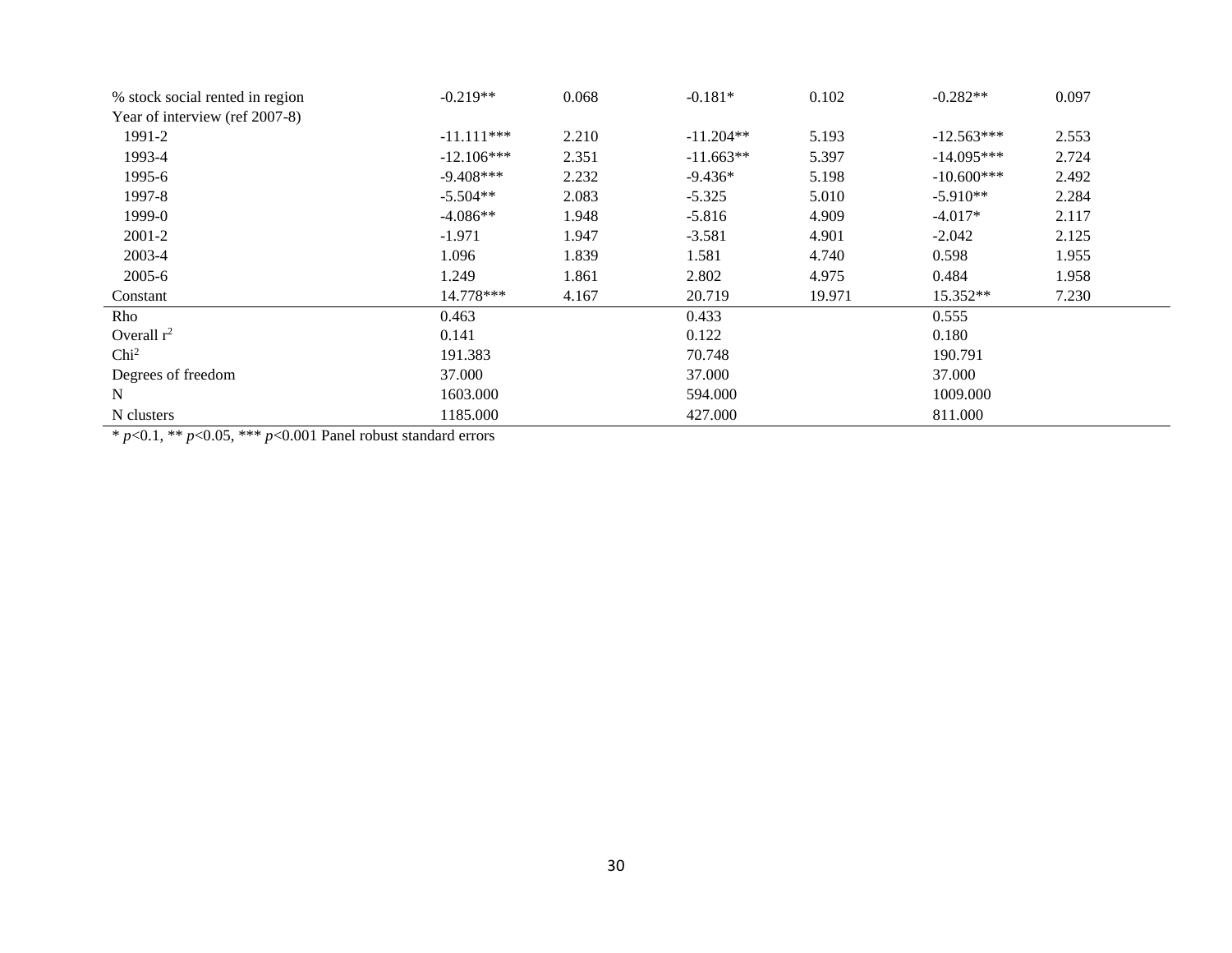**Table A3. Age disaggregated random effects models of neighbourhood deprivation after a move from the most advantaged 30% of neighbourhoods**

|                                                | <b>Full sample</b> | <b>Under 35</b> |              |       | 35 and over  |       |
|------------------------------------------------|--------------------|-----------------|--------------|-------|--------------|-------|
|                                                | <b>Coeff</b>       | <b>SE</b>       | <b>Coeff</b> | SE    | <b>Coeff</b> | SE    |
| Age                                            | $-0.143$           | 0.148           | $-1.099$     | 2.436 | 0.026        | 0.249 |
| Age squared                                    | 0.001              | 0.002           | 0.017        | 0.043 | $-0.000$     | 0.002 |
| Female dummy                                   | 0.413              | 0.589           | $-0.851$     | 1.204 | 0.805        | 0.724 |
| Ethnic minority dummy (ref white)              | 0.091              | 1.605           | 5.291*       | 3.135 | $-1.076$     | 1.796 |
| Couple status $t$ to $t+1$ (ref couple)        |                    |                 |              |       |              |       |
| Remained single                                | 1.909**            | 0.816           | 0.709        | 1.644 | $2.347**$    | 0.972 |
| Entered couple                                 | 0.847              | 1.130           | 2.575        | 2.208 | $-1.017$     | 1.225 |
| Exited couple                                  | $-0.499$           | 1.051           | $-0.272$     | 2.035 | $-1.156$     | 1.191 |
| Presence of children t to $t+1$ (ref never)    |                    |                 |              |       |              |       |
| Same number of children                        | $-1.648**$         | 0.664           | $-2.511*$    | 1.429 | $-1.058$     | 0.877 |
| Increased children                             | $-1.542$           | 1.074           | $-2.067$     | 1.694 | 0.339        | 1.418 |
| Decreased children                             | $-0.049$           | 1.511           | $-1.620$     | 2.316 | 0.618        | 1.843 |
| Education level (ref v low)                    |                    |                 |              |       |              |       |
| Low                                            | $-1.346$           | 1.077           | $-3.091$     | 2.732 | $-1.236$     | 1.233 |
| Medium                                         | $-1.552$           | 0.995           | $-2.176$     | 2.502 | $-1.893*$    | 1.100 |
| High                                           | $-3.015**$         | 1.066           | $-3.420$     | 2.624 | $-3.179**$   | 1.206 |
| Employment status $t$ to $t+1$ (ref emp.)      |                    |                 |              |       |              |       |
| Not employed                                   | 0.490              | 0.894           | 0.680        | 1.901 | 0.073        | 1.033 |
| Entered employment                             | $-1.791$           | 1.139           | $-3.185**$   | 1.602 | $-0.661$     | 1.486 |
| Exited employment                              | 0.072              | 1.051           | $-1.185$     | 1.648 | 0.611        | 1.310 |
| Household income                               | $-0.108$           | 0.116           | $-0.465*$    | 0.270 | $-0.060$     | 0.135 |
| Housing tenure t to $t+1$ (ref owner)          |                    |                 |              |       |              |       |
| Social renter                                  | $6.486***$         | 1.963           | 7.506**      | 2.648 | 5.597**      | 2.598 |
| Private renter                                 | 1.364              | 1.151           | 1.135        | 2.168 | 1.237        | 1.300 |
| Own-social rent                                | 8.470**            | 2.629           | 17.840*      | 9.287 | $6.428**$    | 2.272 |
| Own-private rent                               | 2.148**            | 0.915           | 0.611        | 1.621 | $2.631**$    | 1.106 |
| Social rent-own                                | 1.472              | 2.408           | $-1.453$     | 1.950 | 3.191        | 4.298 |
| Social rent-private rent                       | 1.019              | 2.290           | 1.908        | 2.381 | 0.896        | 3.864 |
| Private rent-own                               | 0.587              | 0.781           | 0.364        | 1.527 | 0.933        | 0.844 |
| Private rent-social rent                       | 7.244**            | 3.625           | 11.779**     | 5.480 | 4.588        | 4.913 |
| Moved >30km dummy                              | 4.944***           | 0.826           | 4.300**      | 1.666 | 4.490***     | 0.873 |
| Mean local house price $(\text{\pounds}1,000)$ | $-0.019**$         | 0.007           | $-0.034*$    | 0.018 | $-0.019**$   | 0.007 |
| Regional unemployment rate                     | 0.056              | 0.364           | 0.720        | 0.602 | $-0.396$     | 0.490 |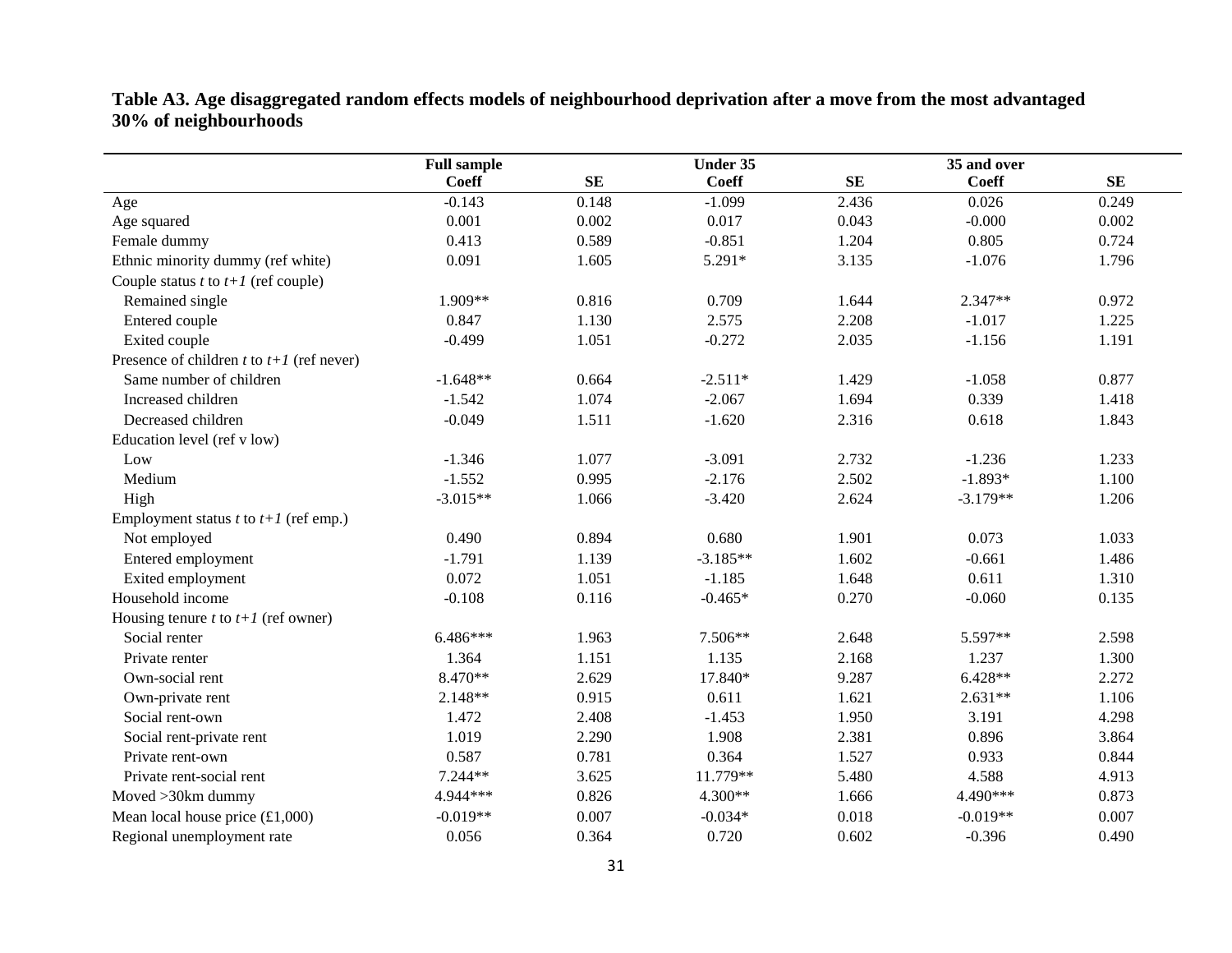| % stock social rented in region | 0.073       | 0.090 | $-0.018$ | 0.111  | 0.133    | 0.132 |
|---------------------------------|-------------|-------|----------|--------|----------|-------|
| Year of interview               |             |       |          |        |          |       |
| 1991-2                          | $-3.255$    | 2.116 | $-3.799$ | 4.273  | $-2.142$ | 2.679 |
| 1993-4                          | $-1.286$    | 2.457 | $-1.922$ | 4.737  | $-0.174$ | 3.067 |
| 1995-6                          | $-3.731**$  | 1.827 | $-3.751$ | 4.283  | $-2.705$ | 2.075 |
| 1997-8                          | $-2.858$    | 1.754 | $-2.740$ | 3.898  | $-2.007$ | 1.942 |
| 1999-0                          | $-1.258$    | 1.590 | $-0.425$ | 3.797  | $-1.217$ | 1.654 |
| $2001 - 2$                      | $-1.227$    | 1.584 | 0.044    | 3.657  | $-0.690$ | 1.568 |
| 2003-4                          | 0.210       | 1.652 | 2.497    | 4.164  | $-0.068$ | 1.704 |
| 2005-6                          | 1.045       | 1.565 | 5.356    | 3.574  | 0.444    | 1.576 |
| Constant                        | $18.683***$ | 4.664 | 33.786   | 35.311 | 14.588*  | 7.698 |
| Rho                             | 0.362       |       | 0.235    |        | 0.452    |       |
| Overall $r^2$                   | 0.156       |       | 0.232    |        | 0.150    |       |
| Chi <sup>2</sup>                | 156.817     |       | 111.907  |        | 130.372  |       |
| Degrees of freedom              | 37.000      |       | 37.000   |        | 37.000   |       |
| $\mathbf N$                     | 1222.000    |       | 373.000  |        | 849.000  |       |
| N clusters                      | 899.000     |       | 282.000  |        | 675.000  |       |

\* *p*<0.1, \*\* *p*<0.05, \*\*\* *p*<0.001 Panel robust standard errors